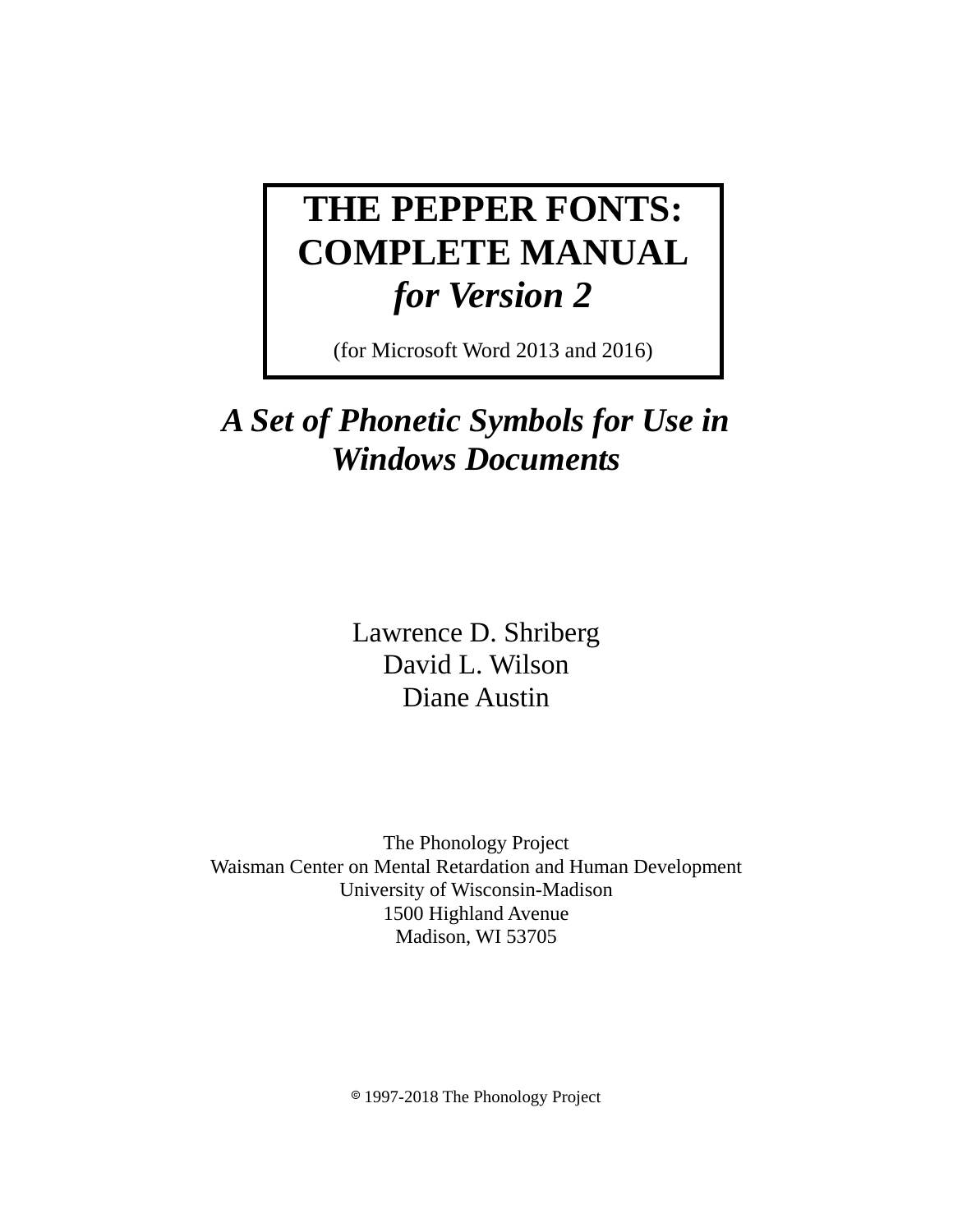## **CONTENTS**

## **FIGURES AND TABLES**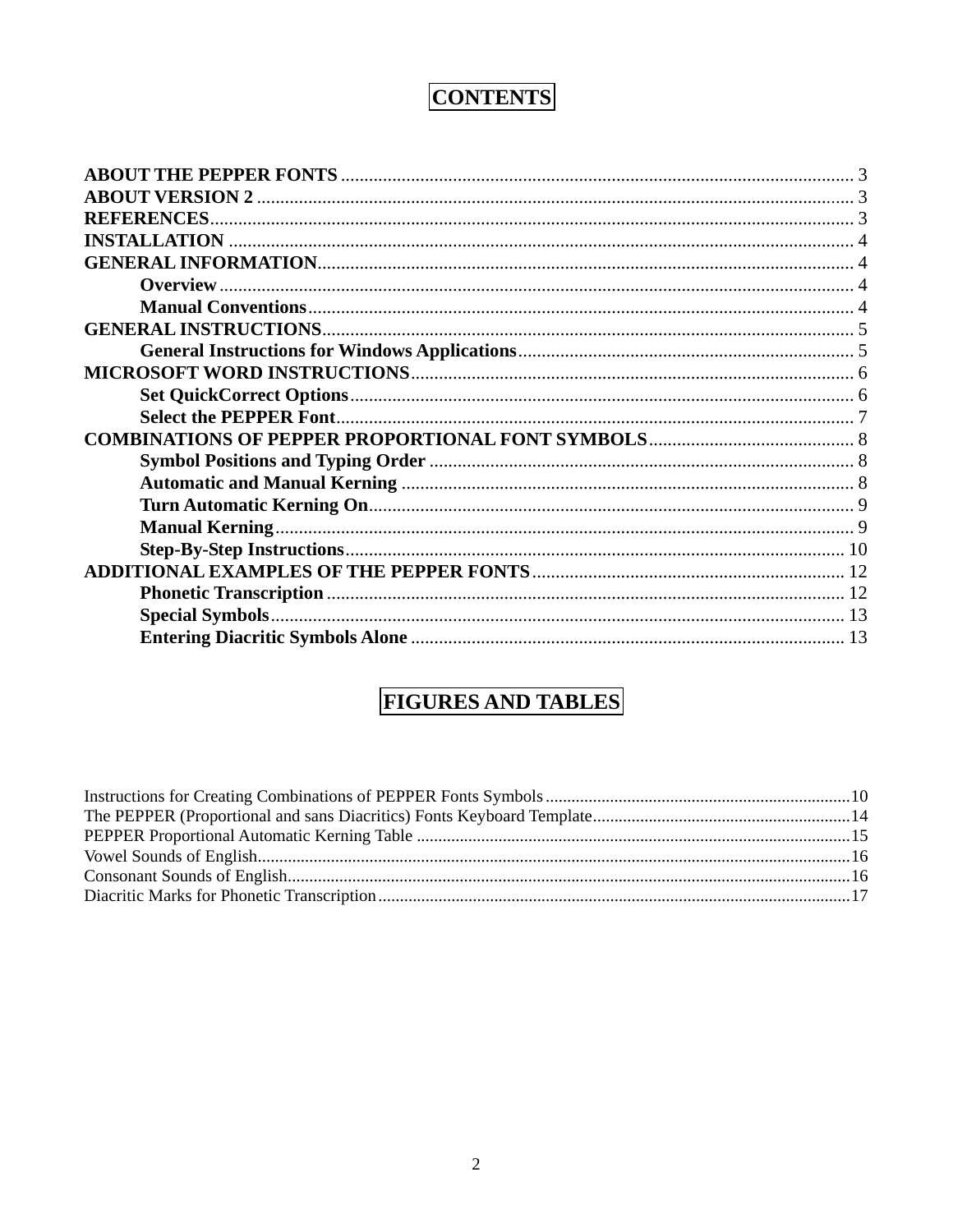### **ABOUT THE PEPPER FONTS**

The PEPPER Proportional and PEPPER sans Diacritics fonts include a set of phonetic symbols and special characters for use in word processing documents. The PEPPER Proportional font includes 43 regular and bold symbols for all of the American English consonants, vowels, and diphthongs and 45 diacritic symbols and special characters. The PEPPER sans Diacritics font includes the 43 regular and bold symbols for all of the American English consonants, vowels, and diphthongs, as well as the special characters, but does not include the 45 diacritic symbols. This streamlined version of the PEPPER font is intended for simplified use in documents where diacritics are not needed.

 The symbols in the PEPPER fonts were first described in a phonetics text for students in communicative disorders (Shriberg & Kent, 1982, 1995, 2003, 2013). Most of the symbols will be familiar to users of the International Phonetic Alphabet (IPA). The symbols in the PEPPER Proportional font were subsequently incorporated in a speech analysis package titled PEPPER (Shriberg & Nockerts, 1982); upgrades of PEPPER were transferred to PC (Shriberg, 1986a, 1986b) and VAX (Shriberg & Wilson, 1990) platforms. The 1989 revision of the IPA includes many of these clinically relevant diacritic symbols. To distinguish these fonts from other fonts containing IPA symbols, they were titled the PEPPER fonts (Shriberg, Wilson, & Austin, 1994).

### **ABOUT VERSION 2/2.1**

In response to many requests, we are pleased to make a version of the PEPPER fonts available to colleagues who frequently use phonetic symbols. The first published version of the PEPPER fonts was a monospaced fixed-width font created for WordPerfect 5.1 for DOS (Shriberg, Wilson, & Austin, 1995). Version 2/2.1 includes TrueType proportionally spaced fonts designed for Windows applications. Detailed instructions for using the PEPPER Version 2.1 fonts in Microsoft Word 2013 are provided in this manual. General instructions are provided for other word processors.

If you have a problem installing or using the PEPPER fonts, please send an email to shriberg@waisman.wisc.edu. Our web address is: https://phonology.waisman.wisc.edu/

### **REFERENCES**

- Shriberg, L. D. (1986a). *PEPPER: Programs to examine phonetic and phonologic evaluation records.* Software Development and Distribution Center, University of Wisconsin-Madison.
- Shriberg, L. D. (1986b). *PEPPER: Programs to examine phonetic and phonologic evaluation records.* Hillsdale, NJ: Lawrence Erlbaum.
- Shriberg, L. D. & Kent, R. D. (1982). *Clinical phonetics.* New York: MacMillan.
- Shriberg, L. D. & Kent, R. D. (1995). *Clinical phonetics* (2nd ed.). Boston: Allyn & Bacon.
- Shriberg, L.D. & Kent, R.D. (2003). *Clinical phonetics.* (3rd ed.). Boston, MA: Allyn & Bacon.
- Shriberg, L.D. & Kent, R.D. (2013). *Clinical phonetics.* (4th ed.). Boston, MA: Pearson Education.
- Shriberg, L. D. & Nockerts, A. (1982). *A speech analysis program for the Harris/800 minicomputer.* Waisman Center Research Computing Facility, University of Wisconsin-Madison.
- Shriberg, L. D. & Wilson, D. L. (1990). *VAX version of PEPPER.* Waisman Center Research Computing Facility, University of Wisconsin-Madison. Supported by NINDCS Grant No. 00496.
- Shriberg, L. D., Wilson, D. L., & Austin, D. (1994). *The PEPPER font.* Waisman Center Research Computing Facility, University of Wisconsin-Madison. Supported by NINDCS Grant No. 00496.
- Shriberg, L. D., Wilson, D. L., & Austin, D. (1995). *The PEPPER font: A set of phonetic symbols for use in WordPerfect documents.* Boston: Allyn and Bacon.

LIMITED WARRANTY: The PEPPER font and its installation program are provided "as is" without warranty of any kind, either expressed or implied, including, but not limited to the implied warranties of merchantability and fitness for a particular purpose.

8 1997-2018 The Phonology Project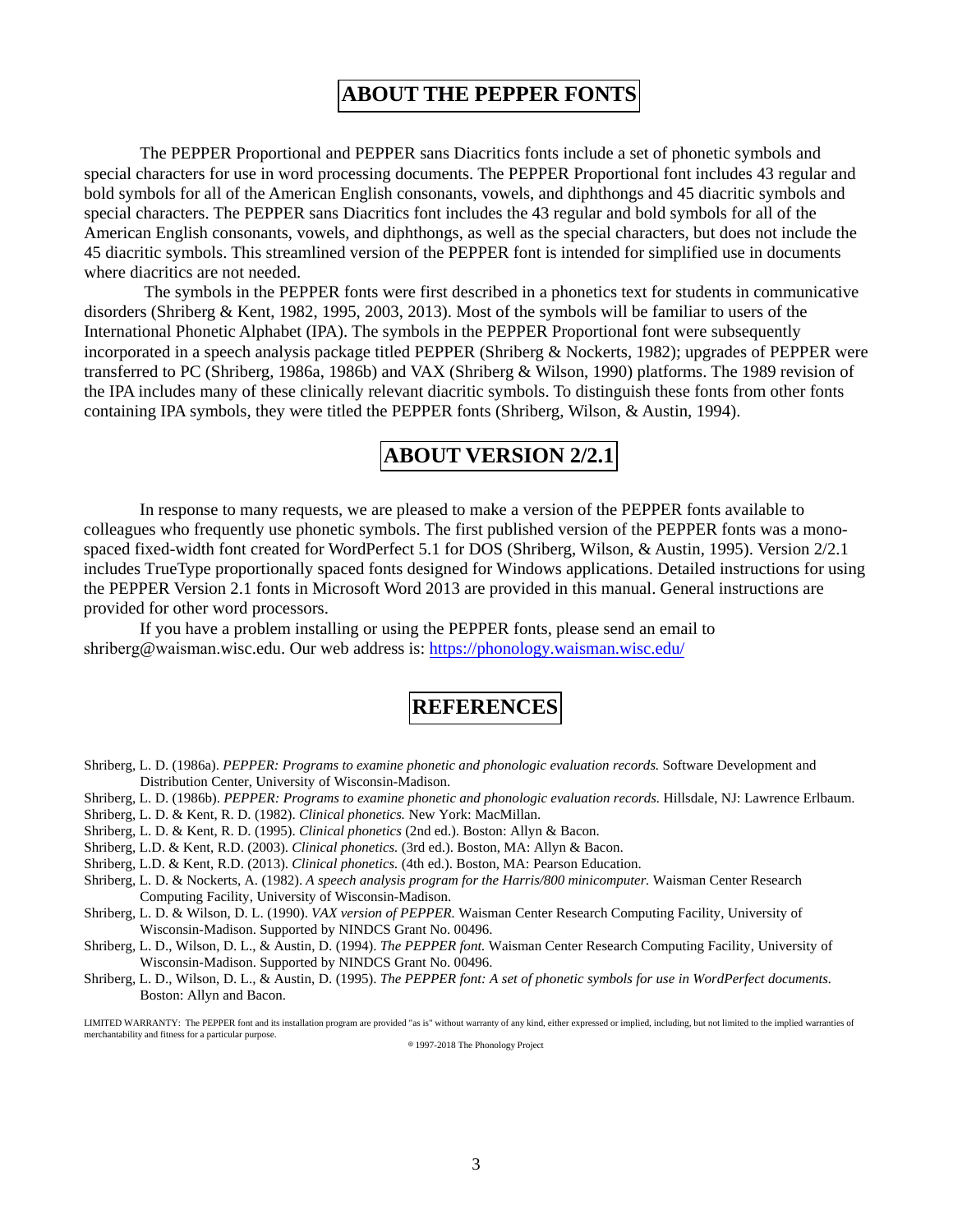### **INSTALLATION**

Follow the directions at: https://phonology.waisman.wisc.edu/pepper-font/installation-instructions/

### **GENERAL INFORMATION**

**Overview** There are three categories of symbols in the PEPPER fonts (only categories 1 and 2 apply to the PEPPER sans Diacritics font):

- 1) Symbols for consonants, vowels, and diphthongs (*main symbols*)
- 2) Symbols for punctuation and other special needs (*special symbols*)
- 3) Symbols for diacritics (*diacritic symbols*)

Vowel Sounds of English (p. 16) illustrates 16 vowel symbols arranged within the vowel quadrilateral. (One additional vowel,  $p$ , is also available in the PEPPER fonts). The 5 diphthongs are created by typing 2 vowel symbols, with or without the overbar (see p. 10 for examples). Consonant Sounds of English (p. 16) illustrates each of the 25 consonant symbols arranged by place-mannervoicing. (One additional consonant,  $M$ , is also available in the PEPPER fonts). Diacritic Marks for Phonetic Transcription (p. 17) illustrates the classification, placement, and definition of each of the 42 diacritic symbols and 3 special symbols.

Clinical errors or speech differences are represented by positioning diacritics according to anatomical and linguistic place. For example, diacritics for stress, nasal, and lip modifications are placed above main symbols. (Examples of combinations of main and diacritic symbols are given on pp. 10 - 12). NOTE: The PEPPER Proportional font will automatically position the diacritic symbols relative to main symbols; however, some additional kerning may be needed to achieve the proper alignment (see pp. 8-9).

The Keyboard Template (p. 14) shows which keys produce the PEPPER fonts characters. Take a few minutes to familiarize yourself with the Keyboard Template, and with the Vowel, Consonant, and Diacritic figures on pages 16 - 17.

**Manual Conventions** This manual assumes that you know the basics for using Microsoft Windows. This includes using menus, dialog boxes, and a mouse. If you are not familiar with these operations, see your Microsoft Windows documentation.

> Menu selections are indicated as follows: **Choose Main menu item > Submenu item** > etc.

Special keys and menu items are printed in **bold**. Items to be typed are printed in **Courier bold**.

The cursor movement keys are indicated by arrows:  $\rightarrow, \leftarrow, \uparrow, \downarrow$ .

*Document font* refers to the font used for the body of a document.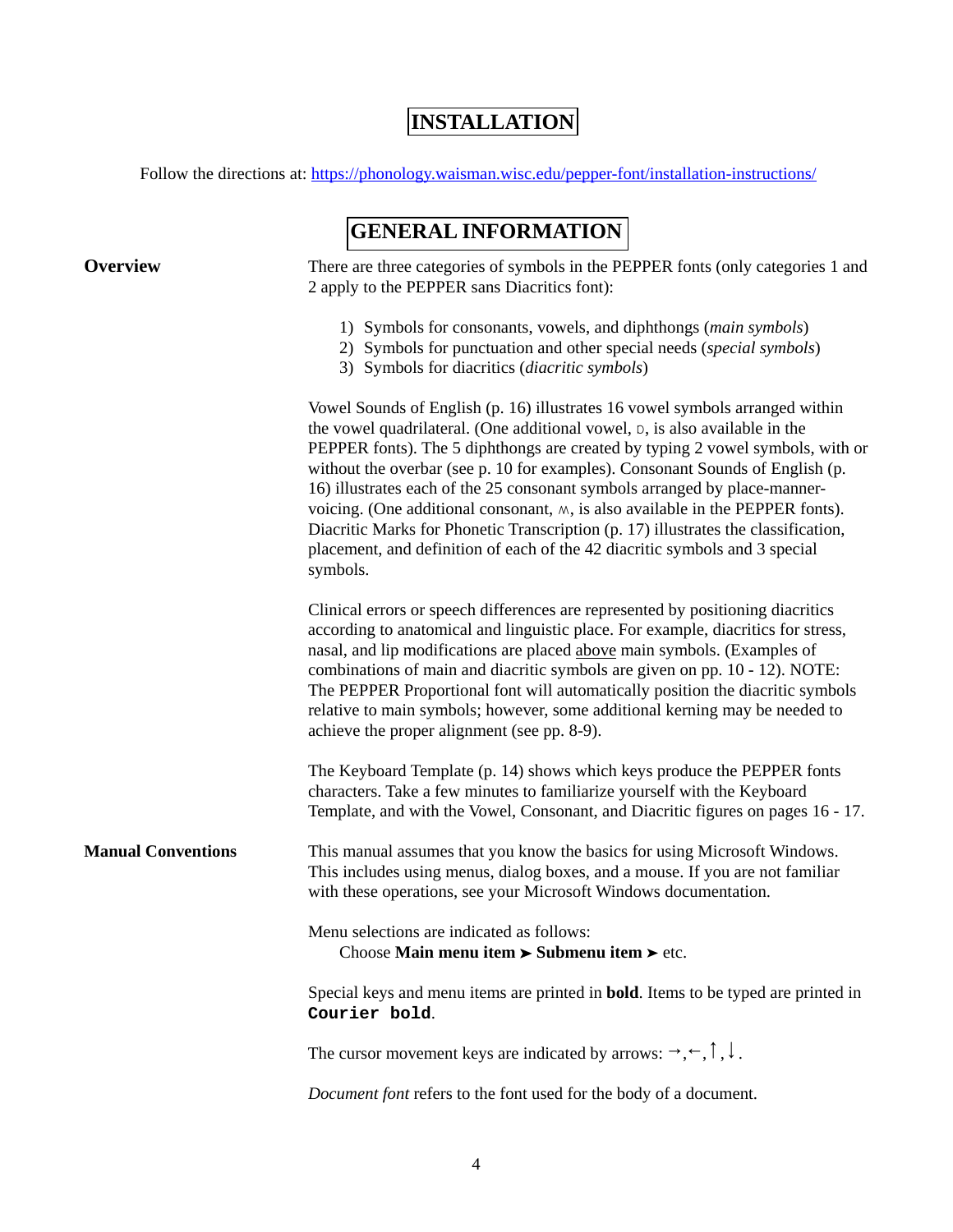### **GENERAL INSTRUCTIONS**

*PEPPER font* refers to the font used to print regular and bold phonetic symbols.

| <b>General Instructions</b><br>for Windows<br><b>Applications</b> | This section gives general instructions for using the PEPPER fonts in any<br>Windows application.                                                                                                                                                                                                                                                                                                                                                                                                                                                                                                                                                                                                                                                                                    |  |  |  |  |  |  |
|-------------------------------------------------------------------|--------------------------------------------------------------------------------------------------------------------------------------------------------------------------------------------------------------------------------------------------------------------------------------------------------------------------------------------------------------------------------------------------------------------------------------------------------------------------------------------------------------------------------------------------------------------------------------------------------------------------------------------------------------------------------------------------------------------------------------------------------------------------------------|--|--|--|--|--|--|
|                                                                   | After installation, the PEPPER fonts will be available to all Windows<br>applications that support TrueType fonts. Using main symbols or single diacritic<br>symbols is straightforward:                                                                                                                                                                                                                                                                                                                                                                                                                                                                                                                                                                                             |  |  |  |  |  |  |
|                                                                   | Select the PEPPER font. If you are unsure how to select a font, refer to your<br>1.<br>application manual or help system. If the program uses the PEPPER<br>fonts to display the PEPPER font names, the result is<br>+ + ronortionn for <i>PEPPER Proportional</i> and<br>pappar snns din∫riti∫sfor PEPPER sans Diacritics. (An<br>additional PEPPER font, named CP5e, which includes characters<br>compatible with the 5th edition of Clinical Phonetics, is displayed like<br>this: $+$ $+$ $ \pi$ $\cap$ . A separate manual for this font is available on<br>our web page.)<br>Refer to the Keyboard Template on page 14. Press the key(s) for the<br>2.<br>symbol(s) you want to include in your document.<br>To enter "regular" characters, re-select the document font.<br>3. |  |  |  |  |  |  |
|                                                                   | Combinations of main symbols and diacritics may require more trial and error.<br>Our suggestion is that you read the specific instructions for Microsoft Word<br>which follow and consult your application manual for similar functions (for<br>example, superscripts and kerning). Main symbol/diacritic combinations may not<br>be possible in all applications.                                                                                                                                                                                                                                                                                                                                                                                                                   |  |  |  |  |  |  |
|                                                                   | In cases where it is known that only main symbols and special characters are                                                                                                                                                                                                                                                                                                                                                                                                                                                                                                                                                                                                                                                                                                         |  |  |  |  |  |  |

In cases where it is known that only main symbols and special characters are needed, that is, diacritics will not be used, we recommend the use of the streamlined version of the PEPPER font, PEPPER sans Diacritics.

If you have particular success (or difficulty) using the PEPPER fonts with a Windows application, please let us know via email at hmabie@wisc.edu. If we receive suggestions, we will post them on our web page at https://phonology.waisman.wisc.edu/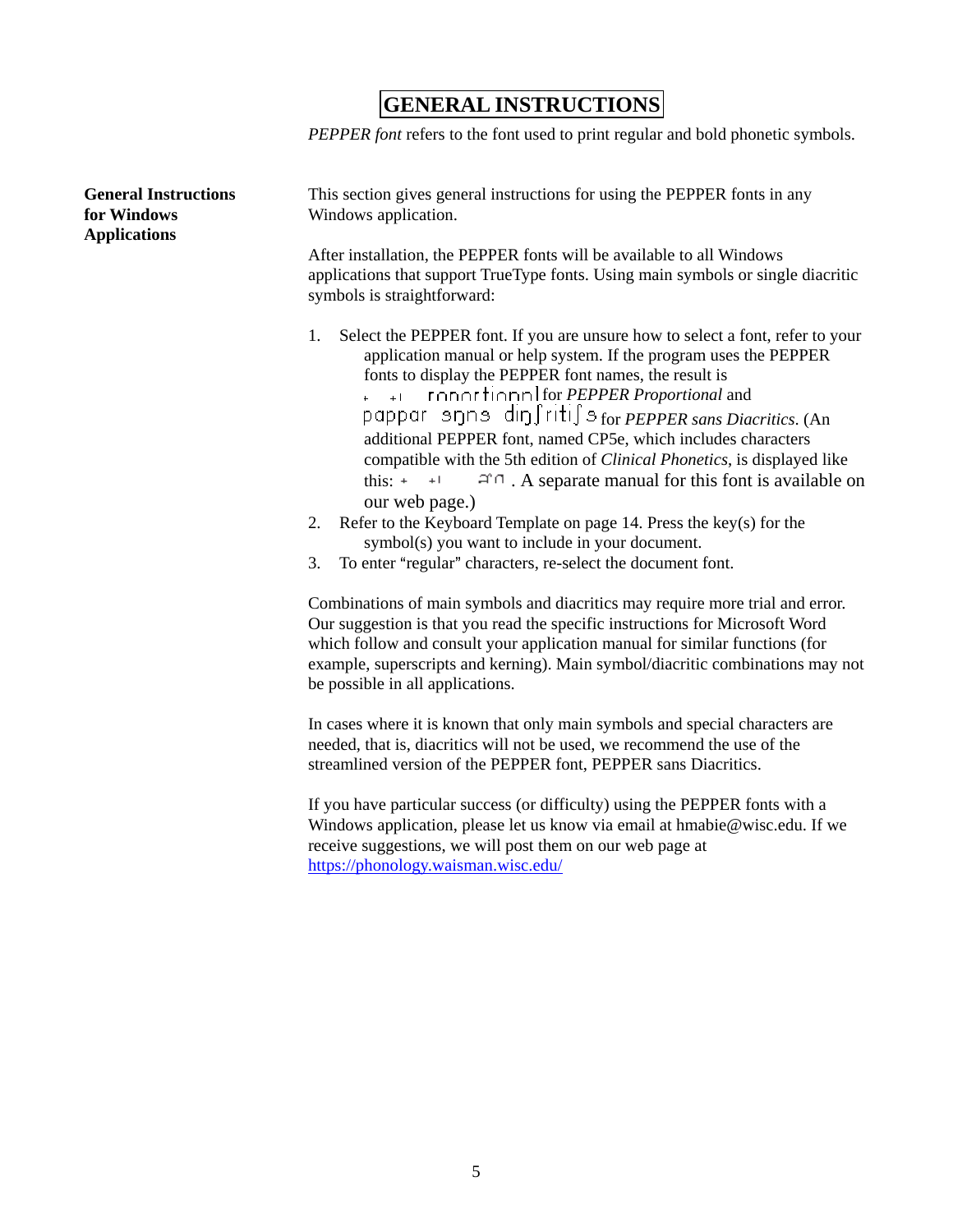### **MICROSOFT WORD INSTRUCTIONS**

This section gives instructions for using the PEPPER fonts in Microsoft Word.

**Set AutoCorrect Options**

Microsoft Word's AutoCorrect feature is designed to make automatic corrections and changes in your document, such as correcting frequently misspelled words, replacing quotation marks with open and close quote symbols, and automatically capitalizing the first word of a sentence. Although these features are helpful for most documents, they can cause confusion when using the PEPPER fonts. For example, automatic capitalization would substitute a diacritic symbol for a main symbol, and replacing quotation marks would result in an undefined character for **'**.

To turn off some of the AutoCorrect options:

1. Choose **File** ' **Options** ' **Proofing** and click on the **AutoCorrect Options** . . . button. Click the **AutoCorrect** tab.

|                    | AutoFormat                   |                                                         | Actions                |  |  |
|--------------------|------------------------------|---------------------------------------------------------|------------------------|--|--|
| <b>AutoCorrect</b> |                              | Math AutoCorrect                                        | AutoFormat As You Type |  |  |
|                    |                              | V Show AutoCorrect Options buttons                      |                        |  |  |
|                    | Correct TWo INitial CApitals |                                                         | Exceptions             |  |  |
|                    |                              | Capitalize first letter of sentences                    |                        |  |  |
|                    |                              | Capitalize first letter of table cells                  |                        |  |  |
|                    | Capitalize names of days     |                                                         |                        |  |  |
|                    |                              | Correct accidental usage of cAPS LOCK key               |                        |  |  |
|                    |                              |                                                         |                        |  |  |
|                    | Replace text as you type     |                                                         |                        |  |  |
|                    |                              |                                                         |                        |  |  |
| Replace:           |                              | With: (a) Plain text P Formatted text                   |                        |  |  |
|                    |                              |                                                         |                        |  |  |
|                    |                              |                                                         |                        |  |  |
|                    | O                            |                                                         | ▲                      |  |  |
| $\overline{c}$     | ®                            |                                                         |                        |  |  |
| (r)                |                              |                                                         |                        |  |  |
| (tm)               | TM                           |                                                         |                        |  |  |
| $\cdots$           |                              |                                                         |                        |  |  |
| ፡(                 | 0                            |                                                         |                        |  |  |
| н.                 | ₿                            |                                                         |                        |  |  |
|                    |                              |                                                         |                        |  |  |
|                    |                              |                                                         | Delete<br>Add          |  |  |
|                    |                              | Automatically use suggestions from the spelling checker |                        |  |  |

2. Uncheck the boxes that correct capitalization and the **Replace text as you type** box.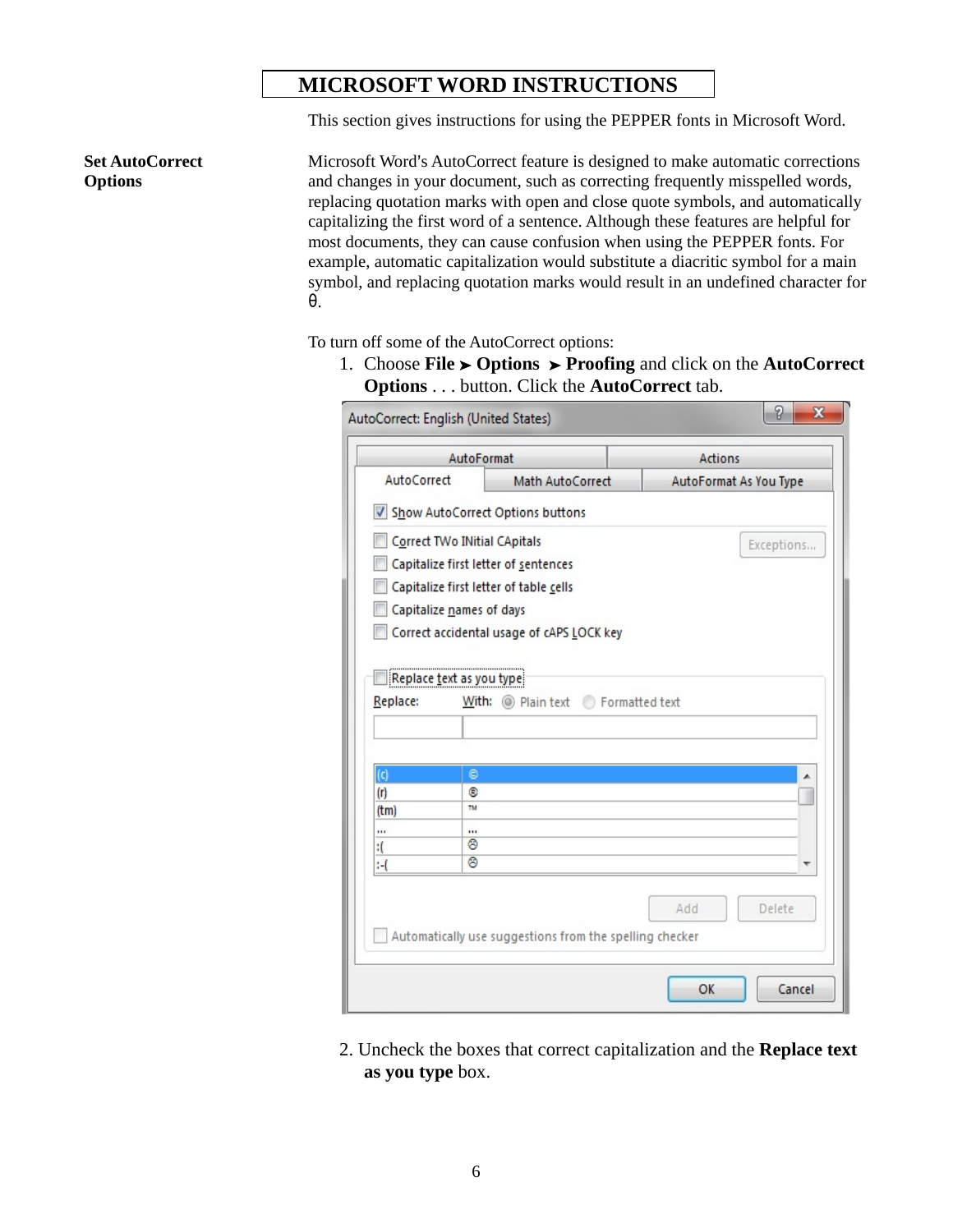3. Click the **AutoFormat As You Type** tab.

| AutoFormat                                             |                                                      | Actions                                   |  |  |
|--------------------------------------------------------|------------------------------------------------------|-------------------------------------------|--|--|
| AutoCorrect                                            | Math AutoCorrect                                     | AutoFormat As You Type                    |  |  |
| Replace as you type                                    |                                                      |                                           |  |  |
|                                                        | "Straight quotes" with "smart quotes"                | Ordinals (1st) with superscript           |  |  |
|                                                        | Fractions (1/2) with fraction character (1/2)        | V Hyphens (--) with dash (--)             |  |  |
|                                                        | *Bold* and italic with real formatting               |                                           |  |  |
|                                                        | Internet and network paths with hyperlinks           |                                           |  |  |
|                                                        |                                                      |                                           |  |  |
| Apply as you type                                      |                                                      |                                           |  |  |
| <b>Automatic bulleted lists</b><br><b>Border lines</b> |                                                      | Automatic numbered lists<br><b>Tables</b> |  |  |
| <b>Built-in Heading styles</b>                         |                                                      |                                           |  |  |
|                                                        |                                                      |                                           |  |  |
| Automatically as you type                              |                                                      |                                           |  |  |
|                                                        | Format beginning of list item like the one before it |                                           |  |  |
|                                                        | Set left- and first-indent with tabs and backspaces  |                                           |  |  |
|                                                        | Define styles based on your formatting               |                                           |  |  |
|                                                        |                                                      |                                           |  |  |
|                                                        |                                                      |                                           |  |  |
|                                                        |                                                      |                                           |  |  |
|                                                        |                                                      |                                           |  |  |
|                                                        |                                                      | Cancel<br>OK                              |  |  |
|                                                        |                                                      |                                           |  |  |

- 4. Under **Replace as you type**, uncheck the boxes to the left of **"Straight quotes" with "smart quotes"** and **Ordinals (1st) with superscript**.
- 5. Click **OK** to close the **AutoCorrect** dialog box.

**Select the PEPPER Font** Select the PEPPER font using the Font drop down list in the HOME toolbar. (HINT: Type **pep** to move to the PEPPER fonts quickly.) PEPPER Proportional appears as  $\longrightarrow$   $\Gamma$   $\cap$  $\cap$  $\Gamma$  $\uparrow$  $\cap$  $\cap$  $\Gamma$  $\downarrow$  $\cap$  $\cap$  $\Gamma$  $\downarrow$  $\cap$  $\cap$  $\Gamma$  $\downarrow$  $\cap$  $\cap$  $\Gamma$  $\downarrow$  $\parallel$  and PEPPER sans Diacritics appears as pappar snns din fritifs.

To type bold phonetic symbols, select  $\mathbf{F}$  in the **HOME** toolbar.

After you have finished typing characters in the PEPPER font (see Keyboard Template on p. 14), re-select the document font to type "regular" characters.

HINT: You can change previously typed text to phonetic symbols by selecting the text to be changed, then selecting the PEPPER font as above. Only the selected text will change to PEPPER symbols.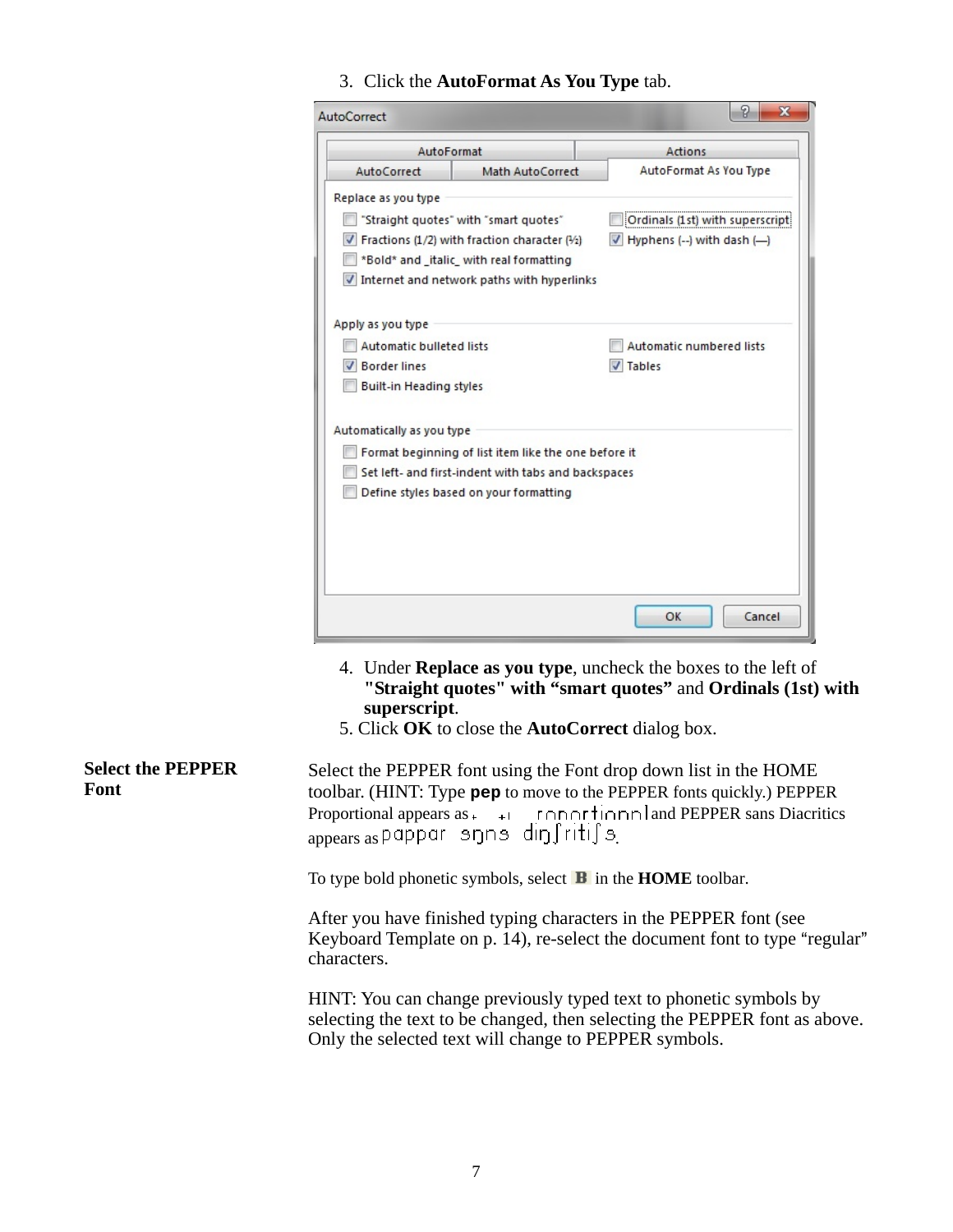## **COMBINATIONS OF PEPPER PROPORTIONAL FONT SYMBOLS**

| <b>Symbol Positions</b><br>and Typing Order   | Each PEPPER Proportional font diacritic is assigned a position relative to<br>the main symbol. Refer to Diacritic Marks for Phonetic Transcription (p.<br>17). For example, Position 2 above the main symbol is for Stress<br>symbols, Nasal symbols, and Lip symbols.<br>When you enter a combination of PEPPER Proportional font symbols, you<br>need to enter them in a specific sequence that follows their left-to-right<br>appearance. For example, if your symbol combination includes an on-<br>glide (Position $\mathcal{D}$ ), it must be the first symbol entered when you are in the<br>PEPPER Proportonal font mode. Here's the specific typing order to<br>follow:<br>1. On-glide (Position $\odot$ )<br>2. Main symbol<br>3. Diphthongs (placed next to the main symbol)<br>4. Ties (placed next to the main symbol)<br>5. Diacritics in Position 2 (Lip, Nasal, Stress)<br>6. Diacritics in Position <sup>3</sup> (Tongue, Source, Syllabic)<br>7. Off-glide |
|-----------------------------------------------|------------------------------------------------------------------------------------------------------------------------------------------------------------------------------------------------------------------------------------------------------------------------------------------------------------------------------------------------------------------------------------------------------------------------------------------------------------------------------------------------------------------------------------------------------------------------------------------------------------------------------------------------------------------------------------------------------------------------------------------------------------------------------------------------------------------------------------------------------------------------------------------------------------------------------------------------------------------------------|
|                                               | 8. Diacritics in Position 4 (Release)<br>9. Diacritics in Position $\circled{1}$ (Timing)<br>10. Diacritics in Position <b>6</b> (Juncture)                                                                                                                                                                                                                                                                                                                                                                                                                                                                                                                                                                                                                                                                                                                                                                                                                                  |
|                                               | On-glides and off-glides are created by using the <b>Superscript</b> feature in<br>Microsoft Word. Diacritics above and below the main symbol (Positions<br>$\circledcirc$ and $\circledcirc$ ) are aligned by using <b>kerning</b> (kerning defines the space<br>between characters in a font). The most commonly used combinations are<br>easy to create—automatic kerning takes care of the correct alignment. Less<br>common combinations of symbols are aligned by using manual kerning.                                                                                                                                                                                                                                                                                                                                                                                                                                                                                |
|                                               | To avoid a crowded look, you may want to add an empty line above and/or<br>below PEPPER symbols that include diacritics above or below the main<br>symbol, or adjust line spacing to achieve your desired look.                                                                                                                                                                                                                                                                                                                                                                                                                                                                                                                                                                                                                                                                                                                                                              |
| <b>Automatic and</b><br><b>Manual Kerning</b> | <b>Kerning</b> defines the horizontal space between characters in a font. As<br>described above, the PEPPER Proportional font uses automatic kerning to<br>align the most commonly used combinations of symbols.                                                                                                                                                                                                                                                                                                                                                                                                                                                                                                                                                                                                                                                                                                                                                             |
|                                               | The PEPPER Proportional Automatic Kerning Table (p. 15) designates<br>with X's the combinations of PEPPER font symbols that are aligned by<br>automatic kerning. Notice that some are combinations of main symbols<br>and diacritics, and others are combinations of diacritics. Other symbol<br>combinations may require manual kerning to achieve the correct<br>alignment.                                                                                                                                                                                                                                                                                                                                                                                                                                                                                                                                                                                                |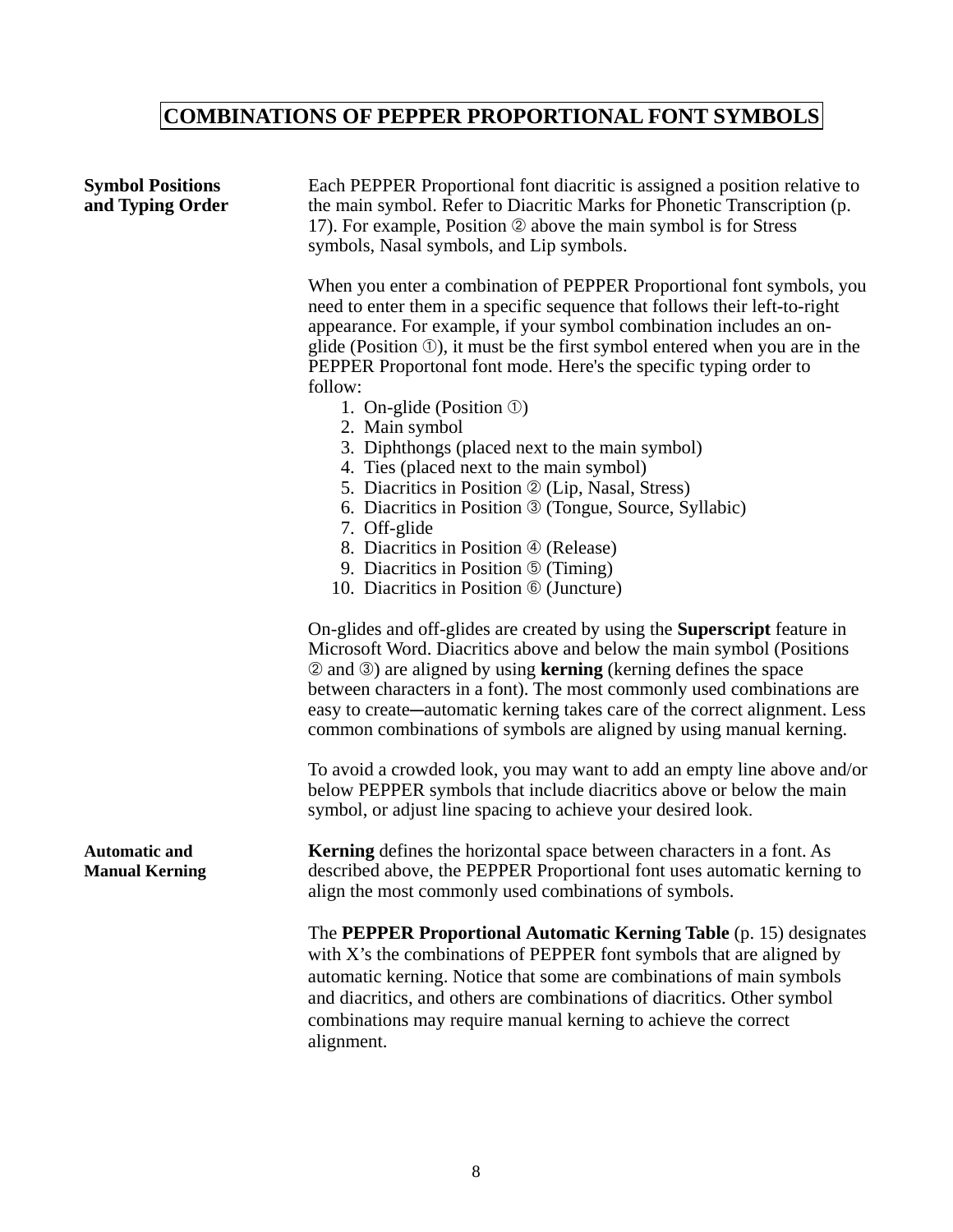#### **Turn Automatic Kerning On**

Kerning is needed only if you are using diacritics. For an existing document, choose **HOME** and then click on **Select** on the far right of the screen. Click **Select All** from the drop down menu. Next, go to the Font toolbar and click on  $\boxed{\phantom{a}}$  (or Ctrl+D).

Click the **Advanced** tab.

| Font                      | 8<br>$\mathbf{x}$                                                           |
|---------------------------|-----------------------------------------------------------------------------|
| Advanced<br>Font          |                                                                             |
| <b>Character Spacing</b>  |                                                                             |
| 100%<br>Scale:            | ▼                                                                           |
| Normal<br>Spacing:        | ÷<br>By:<br>▼                                                               |
| Normal<br>Position:       | ÷<br>By:                                                                    |
| Kerning for fonts:        | ÷<br>12<br>Points and above                                                 |
| OpenType Features         |                                                                             |
| Ligatures:                | None                                                                        |
| Number spacing:           | Default                                                                     |
| Number forms:             | Default                                                                     |
| Stylistic sets:           | Default                                                                     |
| Use Contextual Alternates |                                                                             |
| Preview                   |                                                                             |
|                           | <b>Times New Roman</b>                                                      |
|                           |                                                                             |
|                           | This is a TrueType font. This font will be used on both printer and screen. |
|                           |                                                                             |
|                           | Cancel<br>Text Effects<br>OK                                                |
| Set As Default            |                                                                             |

Click the box to turn on **Kerning for fonts**. If you are using less than a 12 point font size, set **Points and above** to your font size. Click **OK**.

| <b>Manual Kerning</b> | To use manual kerning:<br>Select the two PEPPER font symbols you wish to align. (Click<br>before the first symbol. Hold down the shift key and press the right<br>arrow twice. The symbols appear in reverse video.)<br>Choose <b>HOME</b> and click on<br>on the Font toolbar (or<br>$\overline{\Gamma_{21}}$<br>$Ctrl+D$ ).      |
|-----------------------|------------------------------------------------------------------------------------------------------------------------------------------------------------------------------------------------------------------------------------------------------------------------------------------------------------------------------------|
|                       | The Font dialog box will open. Click the <b>Advanced</b> tab.<br>Change Spacing to Condensed and By to the amount, in points, by<br>3.<br>which the characters should be brought together. (The Preview section<br>displays the spacing of the two selected symbols as you change the<br>spacing.)<br>Spacing:<br>Condensed<br>By: |

(NOTE: The example 0.7 pt in the display is not standard. This value is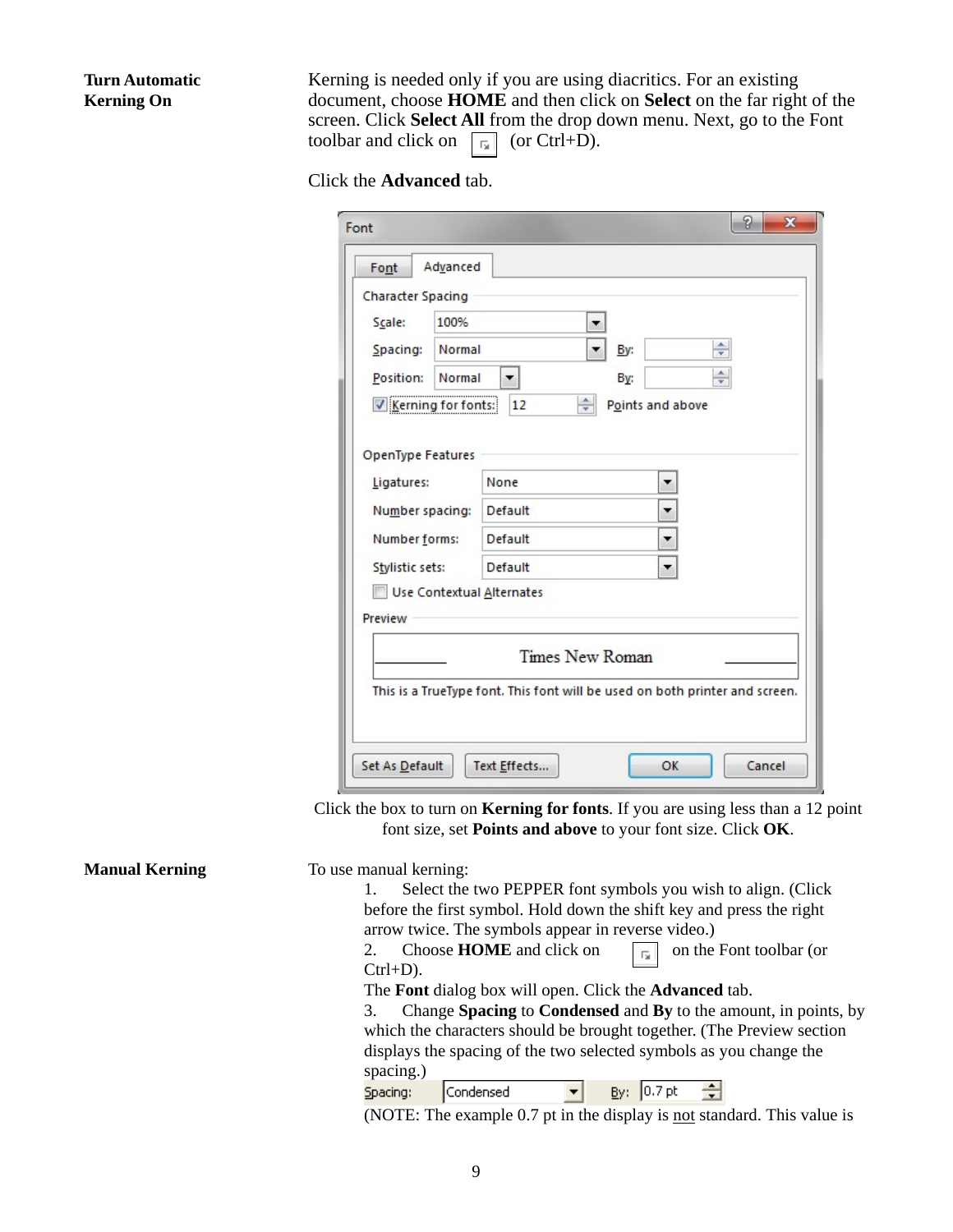adjusted up or down to achieve the desired alignment.)

- 4. Click **OK**.
- 5. Before typing subsequent characters, change **Spacing** back to **Normal**.

#### **Step-By-Step Instructions** The following table provides step-by-step instructions for creating combinations of PEPPER Proportional font symbols. Notice that each example follows the typing order listed on page 8.

IMPORTANT: The directions for each example assume that you have already **selected the PEPPER Proportional font** and **turned automatic kerning on** as explained on pages 7 and 9.

NOTE: If you cannot see a Position  $\oslash$  or  $\oslash$  diacritic on the screen after you type it, the vertical spacing in your document needs adjustment. To do this,  $\boxed{\phantom{a}}$  click

 on the **Paragraph** toolbar, and on the **Indents and Spacing** tab, increase the "Before" **Spacing** to at least the font size you are using.

### **Instructions for Creating Combinations of PEPPER Proportional Font Symbols**

**Symbol Combinat**

| Computat<br>ion                                       | <b>Description</b>                                         | <b>Step-By-Step Directions</b> |                                                                                                                                                                                                                                                          |  |  |  |
|-------------------------------------------------------|------------------------------------------------------------|--------------------------------|----------------------------------------------------------------------------------------------------------------------------------------------------------------------------------------------------------------------------------------------------------|--|--|--|
| Pf                                                    | <b>On-glide (Position ①)</b> and<br>main symbol            | 1.<br>2.<br>3.<br>4.<br>5.     | Type the on-glide symbol $(p)$ .<br>Type the main symbol $(f)$<br>Select the <b>p</b> .<br>Type Ctrl+D or click $\boxed{\Box}$ on the Font toolbar. The <b>Font</b><br>dialog box will open. Click the Font tab.<br>Click the Superscript box. Click OK. |  |  |  |
| $\overline{\mathrm{d} \mathrm{u}}$<br>$\overline{aI}$ | Diphthong with overbar                                     | 1.<br>2.                       | Type the main symbol $(e)$ .<br>Type $[(for \overline{v}) or ] (for \overline{1}).$                                                                                                                                                                      |  |  |  |
| av<br>αI                                              | Diphthong without overbar                                  | 1.<br>2.<br>3.                 | Type the first main symbol $(e)$ .<br>Type the second symbol $(7$ for $\cup$ ; 8 for I).<br>Follow the directions for manual kerning (p. 9).                                                                                                             |  |  |  |
| ts                                                    | Tie showing synchronic<br>articulation                     | 1.<br>2.<br>3.                 | Type the first main symbol $(\tau)$ .<br>Type the tie symbol $(+)$ .<br>Type the second main symbol $(s)$ .                                                                                                                                              |  |  |  |
| c<br>$\cup$<br>$\mathbb S$<br>$\blacksquare$          | <b>Position 2 or 3 Diacritic</b><br>(automatically kerned) | 1.<br>2.                       | Type the main symbol $(u \text{ or } s)$ .<br>Type the Position 2 or Position 3 diacritic<br>$(% \mathbf{r}$ or $\mathbf{I}$ ).                                                                                                                          |  |  |  |
| $\bar{\mathsf{v}}$<br>$\mathbb S$                     | <b>Position 2 or 3 Diacritic</b><br>(manually kerned)      | 1.<br>2.                       | Type the main symbol $(u \text{ or } s)$ .<br>Type the Position $\circledcirc$ or $\circledcirc$ diacritic ( <b>A</b> or <b>Z</b> ) and position the<br>cursor between the main symbol and diacritic.                                                    |  |  |  |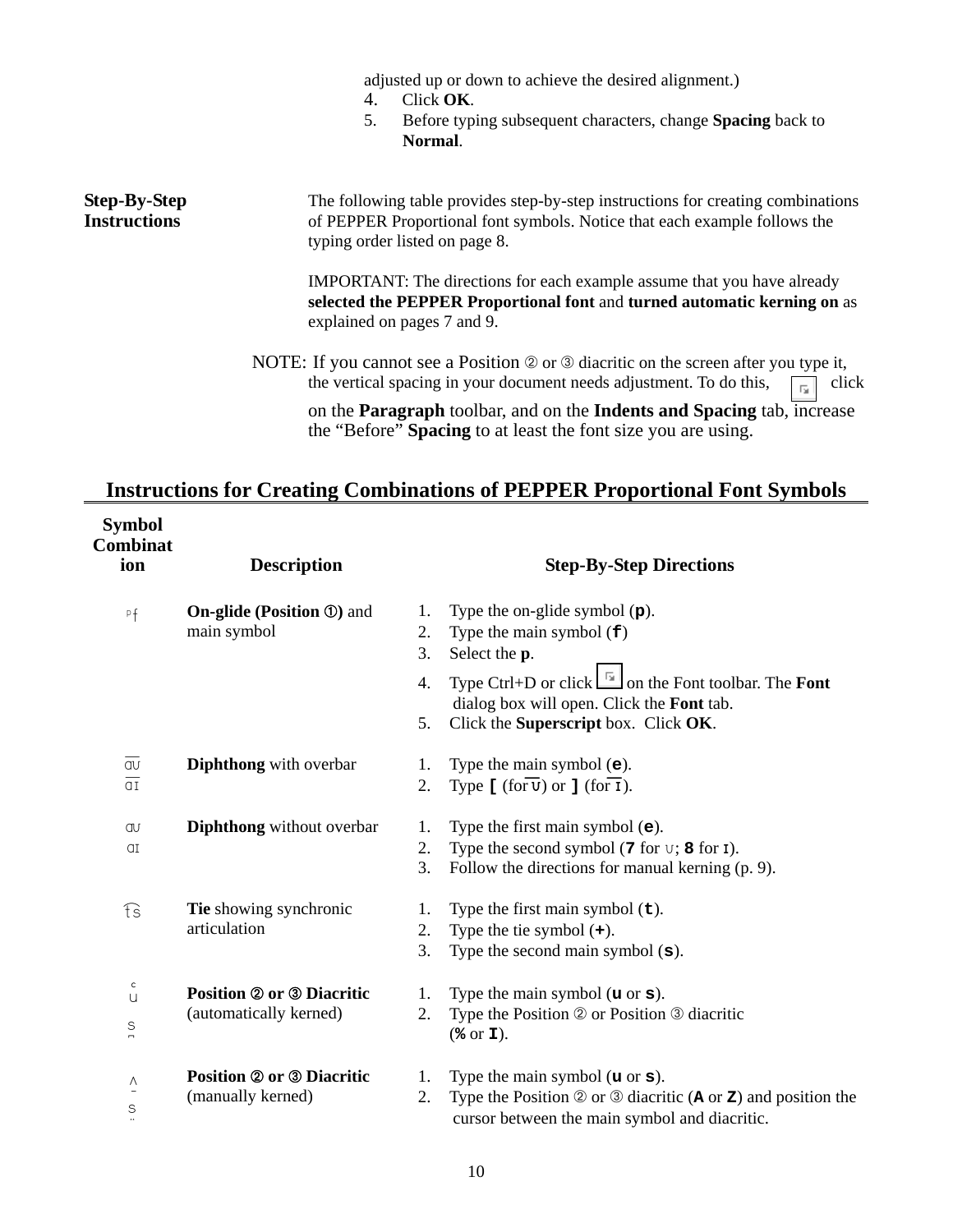| <b>Symbol</b><br><b>Combinat</b> |                                                                              |                                |                                                                                                                                                                                                                                                                                                                                                                                                                                                                                                                                                                                                                                                                       |  |  |
|----------------------------------|------------------------------------------------------------------------------|--------------------------------|-----------------------------------------------------------------------------------------------------------------------------------------------------------------------------------------------------------------------------------------------------------------------------------------------------------------------------------------------------------------------------------------------------------------------------------------------------------------------------------------------------------------------------------------------------------------------------------------------------------------------------------------------------------------------|--|--|
| ion                              | <b>Description</b>                                                           | <b>Step-By-Step Directions</b> |                                                                                                                                                                                                                                                                                                                                                                                                                                                                                                                                                                                                                                                                       |  |  |
|                                  |                                                                              | 3.                             | Follow the directions for manual kerning (p. 9).                                                                                                                                                                                                                                                                                                                                                                                                                                                                                                                                                                                                                      |  |  |
| $\widetilde{\mathsf{d}}$         | <b>Combinations of Position 2</b><br>and Position <sup>®</sup> Diacritics    | 1.<br>2.<br>3.                 | Some Position <b>3</b> diacritics are automatically kerned with<br>Position 2 diacritics. (See Automatic Kerning Table on p. 15).<br>To create combinations:<br>Type the main symbol $(d)$ .<br>Type the Position $\oslash$ diacritic (1).<br>Type the Position 3 diacritic (automatically kerned in this<br>example $($ ")). If the Position $\circledcirc$ diacritic is not<br>automatically kerned with the Position 2 diacritic (see p.<br>15), select the two diacritics (click before the main symbol;<br>press the right arrow key; hold down a shift key and press<br>the right arrow key twice more) and follow the directions<br>for manual kerning (p. 9). |  |  |
| $\widetilde{\cdot}$ .            | <b>Multiple Position @ Diacritics</b>                                        | 1.<br>2.                       | Type the main symbol $(i)$ .<br>Follow directions above for the lower Position 2 diacritic<br>(manually kerned in this example $(\$)$ ).                                                                                                                                                                                                                                                                                                                                                                                                                                                                                                                              |  |  |
|                                  |                                                                              | 3.<br>4.<br>5.                 | Type Ctrl+D or click the $\Box$ on the Font toolbar. The Font<br>dialog box will open. Click the Font tab. Click the<br>Superscript box. Increase the font size by 50%. Click<br>OK.<br>Hold down a shift key and type the upper Position 2<br>diacritic $(1)$ .<br>If the two diacritics are not aligned, select the two diacritics<br>(click before the main symbol; press the right arrow key;<br>hold down a shift key and press the right arrow key twice<br>more) and follow the directions for manual kerning (p. 9).                                                                                                                                          |  |  |
| k<br>x                           | <b>Multiple Position ® Diacritics</b> 1.                                     | 2.                             | Type the main symbol $(k)$ .<br>Follow directions for the upper Position 3 diacritic<br>(automatically kerned in this example $(L)$ ).                                                                                                                                                                                                                                                                                                                                                                                                                                                                                                                                |  |  |
|                                  |                                                                              | 3.<br>4.<br>5.<br>6.           | Type Ctrl+D or click the $\boxed{\phantom{a}}$ on the Font toolbar. The Font<br>dialog box will open. Click the Font tab.<br>Click the Subscript box. Increase the font size by at least<br>50%. Click OK.<br>Hold down a shift key and type the lower Position <b>3</b><br>diacritic $(X)$ . The second diacritic is selected.<br>If the two diacritics are not aligned, select the two diacritics<br>(click before the main symbol; press the right arrow key;<br>hold down a shift key and press the right arrow key twice<br>more) and follow the directions for manual kerning (p. 9).                                                                           |  |  |
| Œ                                | <b>Position 2 or Position 3</b><br>Diacritics above or below tied<br>symbols | 1.<br>2.<br>3.                 | Type the first main symbol $(d)$ .<br>Type the tie symbol $(+)$ .<br>Type the second main symbol $(z)$ .                                                                                                                                                                                                                                                                                                                                                                                                                                                                                                                                                              |  |  |

11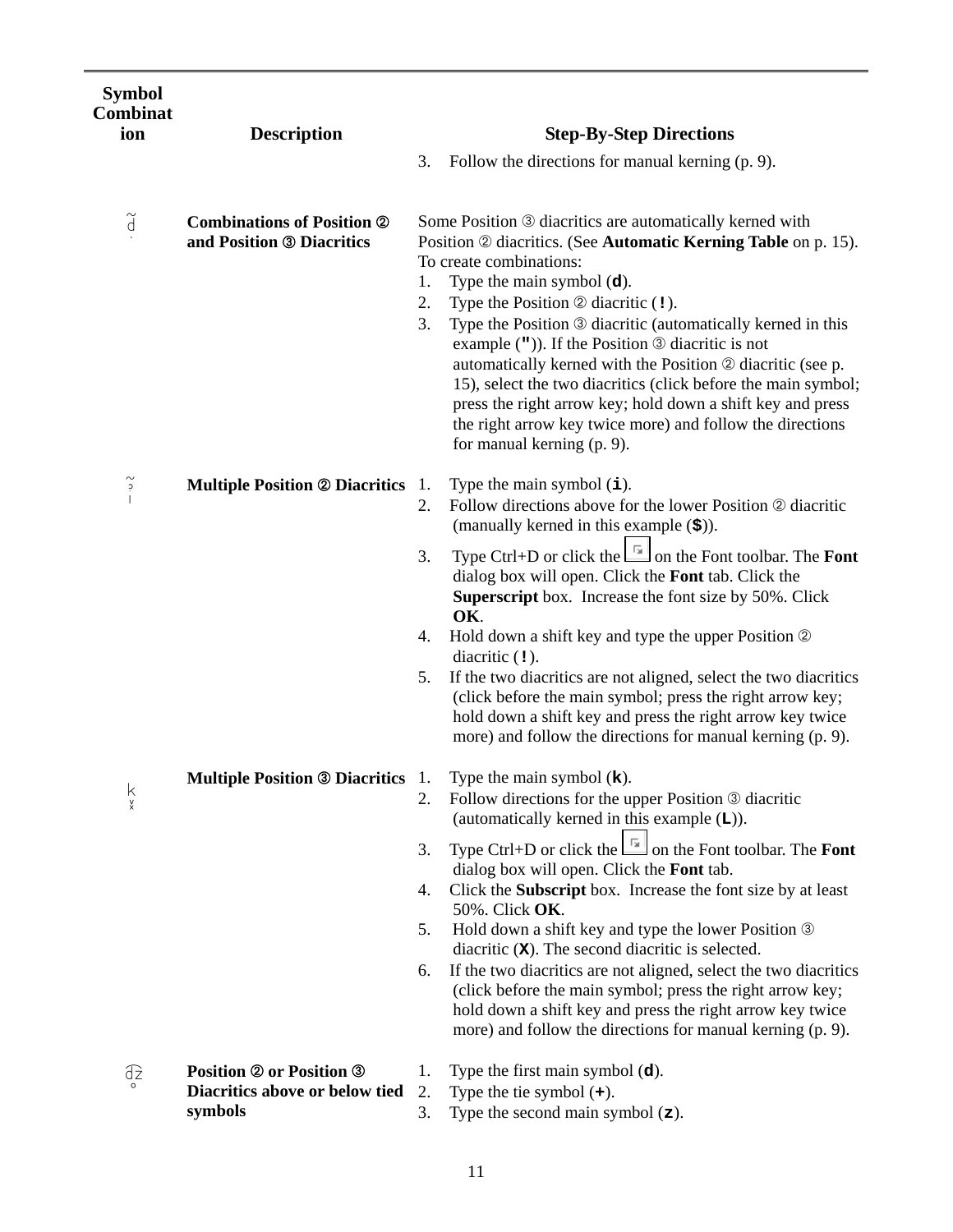| <b>Symbol</b><br><b>Combinat</b> |                                                                  |    |                                                                                                                                                                                                                                                        |
|----------------------------------|------------------------------------------------------------------|----|--------------------------------------------------------------------------------------------------------------------------------------------------------------------------------------------------------------------------------------------------------|
| ion                              | <b>Description</b>                                               |    | <b>Step-By-Step Directions</b>                                                                                                                                                                                                                         |
|                                  |                                                                  | 4. | Type the Position $\oslash$ or $\oslash$ diacritic $($ : $)$ .                                                                                                                                                                                         |
|                                  |                                                                  | 5. | Select the second main symbol and the diacritic (click<br>before the first main symbol; press the right arrow key<br>twice; hold down a shift key and press the right arrow key<br>twice more) and follow the directions for manual kerning<br>(p. 9). |
| m <sup>p</sup>                   | <b>Off-glides (Position 4)</b> are                               | 1. | Type the main symbol $(m)$ .                                                                                                                                                                                                                           |
|                                  | similar to on-glides                                             | 2. | Type the off-glide symbol $(p)$ .                                                                                                                                                                                                                      |
|                                  |                                                                  | 3. | Select the p.                                                                                                                                                                                                                                          |
|                                  |                                                                  | 4. | Type Ctrl + D or click $\boxed{\square}$ on the Font toolbar. The Font<br>dialog box will open. Click the Font tab.                                                                                                                                    |
|                                  |                                                                  | 5. | Click the Superscript box. Click OK.                                                                                                                                                                                                                   |
| $\mathfrak{t}^{\texttt{=}}$      | <b>Single Position 4 or</b>                                      | 1. | Type the main symbol $(\textbf{t})$ .                                                                                                                                                                                                                  |
|                                  | <b>Position ® Diacritic</b>                                      | 2. | Type diacritic symbol in Position $\circled{0}$ or $\circled{0}$ ()).                                                                                                                                                                                  |
|                                  |                                                                  |    | NOTE: You may use either a stop release symbol or off-glide in<br>Position 4, but not both.                                                                                                                                                            |
| $t^s$                            | <b>Off-glide and Position 5</b>                                  | 1. | Type the main symbol $(\pm)$ .                                                                                                                                                                                                                         |
|                                  | <b>Diacritic</b>                                                 | 2. | Type the off-glide symbol $(s)$ .                                                                                                                                                                                                                      |
|                                  |                                                                  | 3. | Type the Position $\circledcirc$ diacritic ( $\circledcirc$ ).                                                                                                                                                                                         |
|                                  |                                                                  | 4. | Select the s.                                                                                                                                                                                                                                          |
|                                  |                                                                  | 5. | Follow directions for creating the off-glide (p. 11).                                                                                                                                                                                                  |
|                                  |                                                                  | 6. | Select the two diacritics.                                                                                                                                                                                                                             |
|                                  |                                                                  | 7. | Follow the directions for manual kerning (p. 9).                                                                                                                                                                                                       |
| $t\bar{z}$                       | <b>Position <math>\Phi</math> and Position <math>\Phi</math></b> | 1. | Type the main symbol $(\textbf{t})$ .                                                                                                                                                                                                                  |
|                                  | <b>Diacritics</b>                                                | 2. | Type the Position $\Phi$ diacritic ().                                                                                                                                                                                                                 |
|                                  |                                                                  | 3. | Type the Position $\circledcirc$ diacritic (W).                                                                                                                                                                                                        |
|                                  |                                                                  | 4. | Select the two diacritics.                                                                                                                                                                                                                             |
|                                  |                                                                  | 5. | Follow the directions for manual kerning (p. 9).                                                                                                                                                                                                       |
| $Q: \uparrow$                    | <b>Position ® and Position ®</b>                                 | 1. | Type the main symbol $(e)$ .                                                                                                                                                                                                                           |
|                                  | <b>Diacritics</b>                                                | 2. | Type the diacritic symbol in Position $\mathcal{D}(\mathbf{Q})$ .                                                                                                                                                                                      |
|                                  |                                                                  | 3. | Type the diacritic symbol in Position $\circledcirc$ ( <b>Y</b> ).                                                                                                                                                                                     |

### **ADDITIONAL EXAMPLES OF THE PEPPER FONTS**

**Phonetic Transcription** Here are some examples of single-word transcriptions using the PEPPER fonts. All examples in this section are from studies of children with speech disorders. **NOTE:** The [] characters are not included in the PEPPER fonts-use the document font.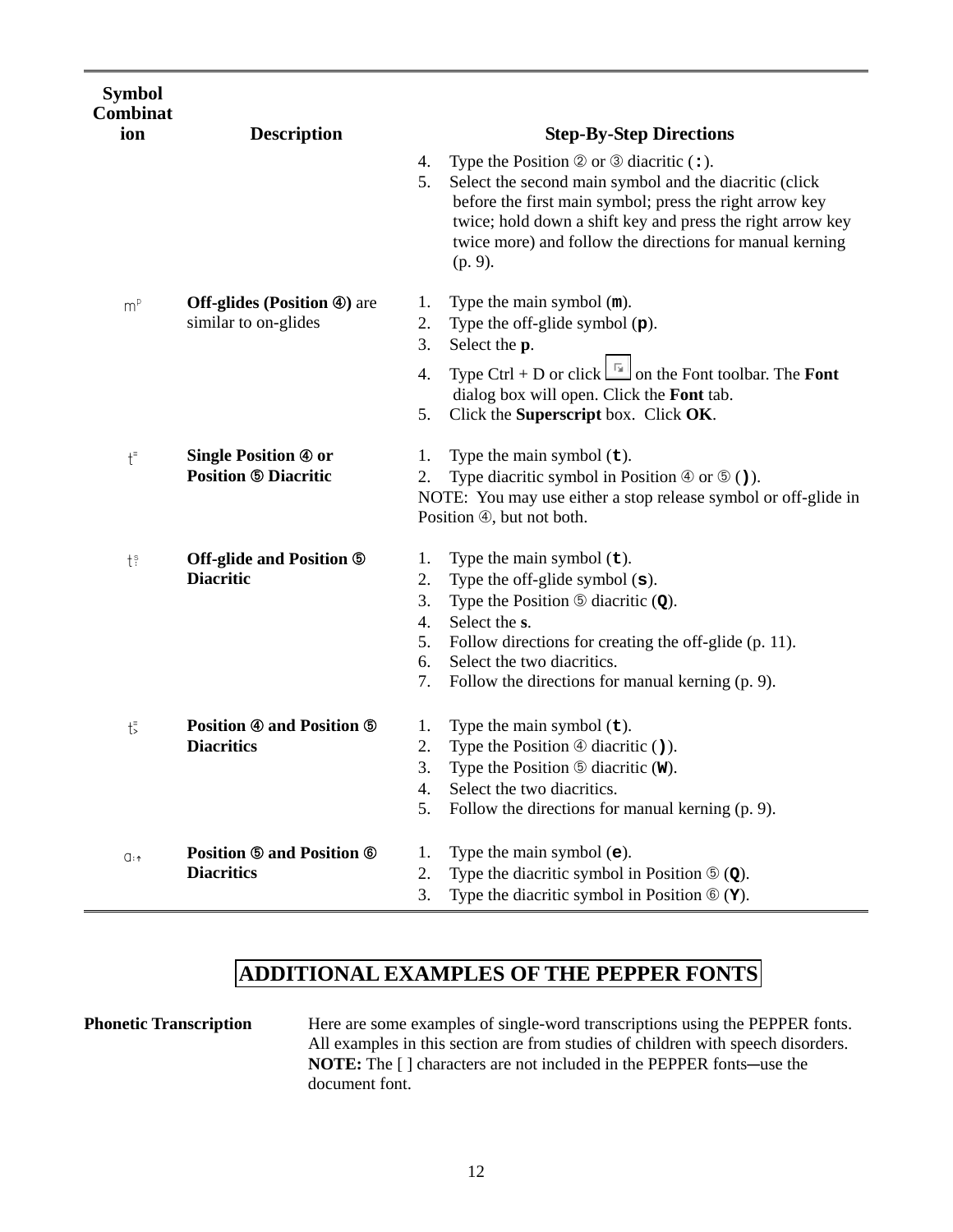|                                                   |                    | Words with no diacritics:                                                                                               |                                                                            |                                                                                                                                                                                        |                                                 |                                      |  |  |
|---------------------------------------------------|--------------------|-------------------------------------------------------------------------------------------------------------------------|----------------------------------------------------------------------------|----------------------------------------------------------------------------------------------------------------------------------------------------------------------------------------|-------------------------------------------------|--------------------------------------|--|--|
|                                                   | fish               | toothbrush<br>$[$ tu $\theta$ br $\wedge$ $\int$ ]                                                                      |                                                                            |                                                                                                                                                                                        | play                                            | jump                                 |  |  |
|                                                   | $[f_1]$            |                                                                                                                         |                                                                            |                                                                                                                                                                                        | [p e1]                                          | [ʤʌmp]                               |  |  |
|                                                   |                    | Words with diacritics:                                                                                                  |                                                                            |                                                                                                                                                                                        |                                                 |                                      |  |  |
|                                                   | sand               | outside(s)                                                                                                              |                                                                            |                                                                                                                                                                                        | shoe                                            | home                                 |  |  |
|                                                   | [s $^{\rm t}$ ænd] |                                                                                                                         | $[\overline{\text{av}}$ ts $\overline{\text{ar}}$ d $\overline{\text{2}}]$ |                                                                                                                                                                                        | $[\int U]$                                      | [hovm̃]                              |  |  |
| <b>Special Symbols</b>                            |                    |                                                                                                                         |                                                                            | The PEPPER fonts include three special symbols and punctuation marks useful<br>in transcription and phonological analyses:                                                             |                                                 |                                      |  |  |
|                                                   |                    |                                                                                                                         |                                                                            |                                                                                                                                                                                        | An underbar marks a deleted sound. For example: |                                      |  |  |
|                                                   |                    | Gloss:                                                                                                                  |                                                                            | The dog ran away                                                                                                                                                                       |                                                 |                                      |  |  |
|                                                   |                    |                                                                                                                         |                                                                            | Transcription: ðə do_ ræn əweī                                                                                                                                                         |                                                 |                                      |  |  |
|                                                   | $\ast$             |                                                                                                                         |                                                                            | Indicates an unintelligible word or syllable. For example:                                                                                                                             |                                                 |                                      |  |  |
|                                                   |                    | Gloss:                                                                                                                  |                                                                            | * * other go on top                                                                                                                                                                    |                                                 |                                      |  |  |
|                                                   |                    |                                                                                                                         |                                                                            | Transcription: $* * \wedge \delta$ and $\overline{00}$ and $\overline{1}^h$ a $p^2$                                                                                                    |                                                 |                                      |  |  |
|                                                   | <u>s</u>           |                                                                                                                         |                                                                            | Encloses questionable segments. For example:                                                                                                                                           |                                                 |                                      |  |  |
|                                                   |                    | Gloss:                                                                                                                  |                                                                            | And and they're letting <may> my hair grow more</may>                                                                                                                                  |                                                 |                                      |  |  |
|                                                   |                    | Transcription:                                                                                                          |                                                                            |                                                                                                                                                                                        |                                                 | æn æn ðer letin mei mai her gwou mor |  |  |
|                                                   | To use:            |                                                                                                                         |                                                                            | Type the symbol to be circled.<br>Type $\mid$ (or Shift + \) (the circle symbol).<br>Select the main symbol and the circle symbol.<br>Follow the directions for manual kerning (p. 9). |                                                 |                                      |  |  |
|                                                   |                    |                                                                                                                         |                                                                            | $\ell$ and , The virgule $\ell$ and comma (, ) are included as punctuation.                                                                                                            |                                                 |                                      |  |  |
|                                                   |                    |                                                                                                                         |                                                                            | Example: this occurred on $/r /$ , $/\pi/$ , and $/\pi/$                                                                                                                               |                                                 |                                      |  |  |
| <b>Entering Diacritic</b><br><b>Symbols Alone</b> |                    | To use diacritic symbols without main symbols, simply type a space followed by<br>the diacritic symbol. For example []. |                                                                            |                                                                                                                                                                                        |                                                 |                                      |  |  |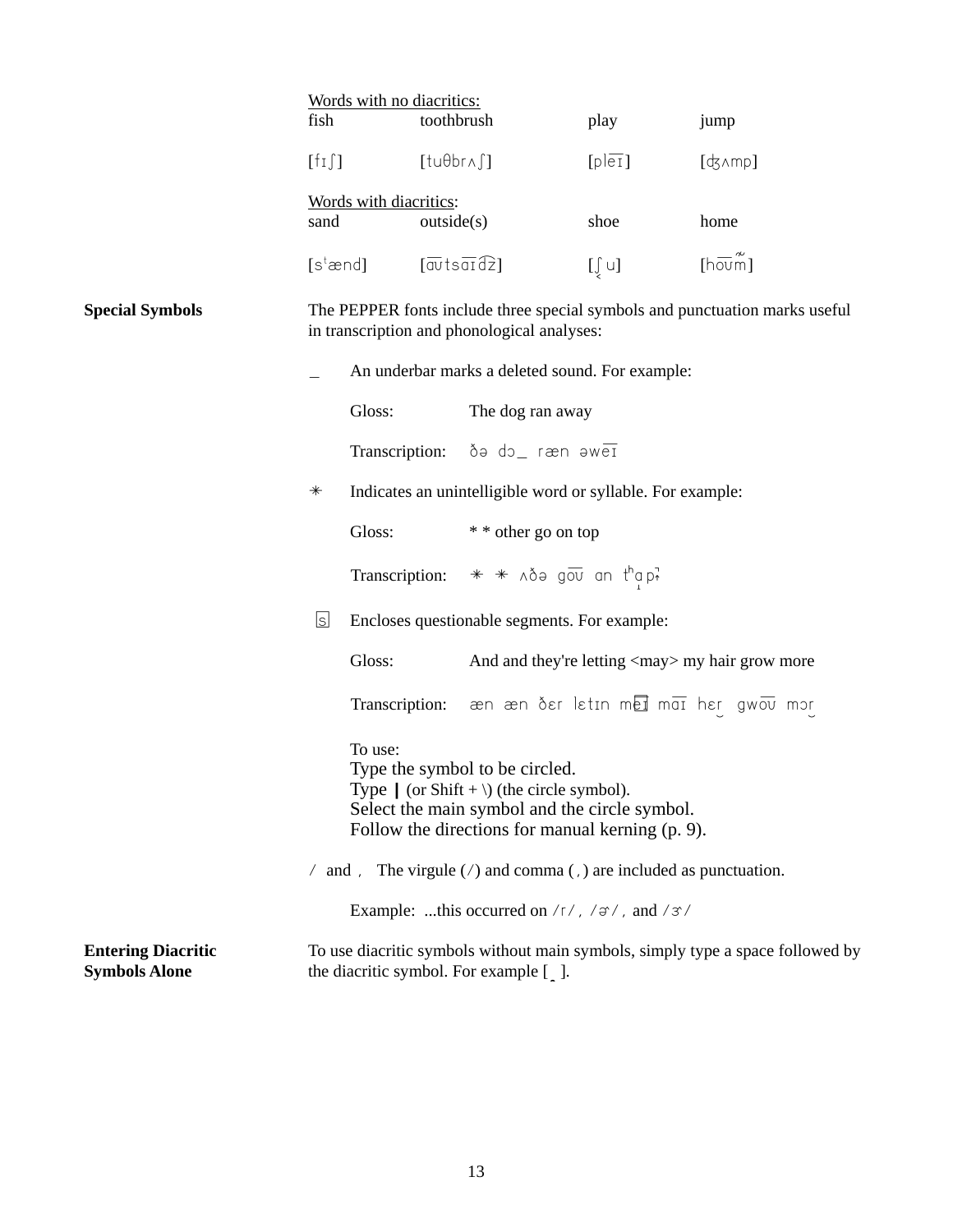|        |   |   |                                     |                |                     |              |                            |                | $  -$        |             |                         | ⊶⊷           |                                     | $\mathbf{r}$   |                          | $\sim$ $\sim$ $\sim$ $\sim$ |                              |           |                              |                      |                                                        |                   |                      |     |                         |
|--------|---|---|-------------------------------------|----------------|---------------------|--------------|----------------------------|----------------|--------------|-------------|-------------------------|--------------|-------------------------------------|----------------|--------------------------|-----------------------------|------------------------------|-----------|------------------------------|----------------------|--------------------------------------------------------|-------------------|----------------------|-----|-------------------------|
| $\sim$ | 3 |   | $\sim$<br>$\circ$                   | $\omega$       | ົ<br>$\circ$        | #            | n<br>$\circ$               | $\mathcal{S}$  | ၁<br>$\circ$ | %           | c<br>$\circ$            | $\Lambda$    | w<br>$\circ$                        | $\&$           | m<br>$\circ$             | $\ast$                      | ×<br>$\circ$                 |           | O <sup>h</sup>               |                      | $\circ$ <sup><math>\overline{\phantom{a}}</math></sup> |                   | $\circ$              | $+$ | $\widehat{\phantom{m}}$ |
| $\sim$ | D |   | Э                                   | $\overline{2}$ | ε                   | 3            | e                          | $\overline{4}$ | ۸            | 5           | ą                       | 6            | $\mathcal{F}$                       | $\overline{7}$ | U                        | 8                           | I                            | 9         | C                            | $\overline{0}$       | а                                                      | ٠                 |                      | $=$ | 2                       |
|        |   | Q | 0:                                  | W              | $\circ$             | ${\bf E}$    | $O+$                       | $\mathbf{R}$   | 0            | T           | $O+$                    | Y            | O <sub>f</sub>                      | U              | $O +$                    | $\mathbf I$                 | $\circ$<br>n.                | $\Omega$  | $\circ$                      | P                    | $\circ$<br>$\sim$                                      |                   | $\circ$              |     | o<br>$\sim$             |
|        |   | q | æ                                   | W              | W                   | e            | a                          | $\mathbf{r}$   |              |             |                         | $\mathbf{V}$ | J                                   | u              | u                        |                             | $\bullet$                    | $\Omega$  | $\circ$                      | p                    | p                                                      |                   | U                    |     | $\mathbf I$             |
|        |   | A | $\circ$<br>$\overline{\phantom{0}}$ | S              | O<br>$\blacksquare$ | $\mathbf D$  | $\circ$<br>$\rightarrow$   | F              | O            | G           | $\circ$<br>$\mathbf{r}$ | H            | $\mathsf{o}$<br>$\hat{\phantom{a}}$ |                | $\circ$<br>$\rightarrow$ | K                           | $\mathsf{o}$<br>$\checkmark$ | L         | $\mathsf{o}$<br>$\mathbf{v}$ | $\bullet$<br>$\cdot$ | $\mathsf{o}$<br>$\circ$                                | $^{\prime\prime}$ | $\circ$<br>$\bullet$ |     | اها                     |
|        |   | a | ŋ                                   | S              | s                   | $\mathbf d$  | d                          | $\mathbf{f}$   |              | g           | g                       | h            | h                                   |                | क्                       | $\mathbf{k}$                | k                            |           |                              | $\bullet$            | ð                                                      |                   | θ                    |     | $\ast$                  |
|        |   | Z | $\mathsf{o}$<br>$\bullet\bullet$    | X              | $\frac{0}{x}$       | $\mathbf C$  | $\mathsf{o}$<br>$\sqrt{N}$ | $\mathbf{V}$   | O            | B           | 1<br>$\circ$            | ${\bf N}$    | $\int_{0}^{2}$                      | $\mathbf{M}$   | 3<br>$\circ$             | $\lt$                       |                              | >         |                              | $\overline{?}$       | $\mathsf{o}$                                           |                   |                      |     |                         |
|        |   | Z | Z                                   | $\mathbf{X}$   | 3                   | $\mathbf{C}$ |                            | $\mathbf{V}$   | $\vee$       | $\mathbf b$ | b                       | $\mathbf n$  | $\mathsf{n}$                        | m              | m                        | $\cdot$                     | $\cdot$                      | $\bullet$ | −t∫                          |                      |                                                        |                   |                      |     |                         |

### **The PEPPER Fonts Keyboard Template**

Each key is divided into two areas. The characters in the gray shaded areas are the labels on your keyboard (the upper character is the shifted key). The characters in the white corresponding areas are the PEPPER fonts symbols. NOTE: The **o** character in the white upper area is used as a placeholder to show the location of each of the diacritic symbols. When you type a diacritic, the **o** does not appear.

Your keyboard may be laid out slightly differently than the keyboard shown above. However, regardless of a character's location on your keyboard, the PEPPER font symbol prints when you type the corresponding character shown in gray. Some keyboard variations are as follows:

- the left-most key in the first row  $(\sim)$  appears to the right of the third row
- $\bullet$  the right-most key in the third row ( $|\rangle$ ) appears to the right of the first or second row or to the left or right of the fourth row

#### **Typing order:**

- 1. On-glide (Position ①)
- 2. Main symbol
- 3. Diphthongs (placed next to the main symbol)
- 4. Ties (placed next to the main symbol)
- 5. Diacritics in Position  $\mathcal{D}$  (Lip, Nasal, Stress)
- 6. Diacritics in Position ä (Tongue, Source, Syllabic)
- 7. Off-glide
- 8. Diacritics in Position  $\circledA$  (Release)
- 9. Diacritics in Position  $\circled{$  (Timing)
- 10. Diacritics in Position  $\circled{0}$  (Juncture)

Three less frequently used symbols are available. To create:

| Keystrokes   | Symbol |
|--------------|--------|
|              |        |
|              | ∍      |
| $<$ none $>$ | ΛΛ     |

To get the  $\land$ , select **Insert**  $\blacktriangleright$  **Symbol...**, change the font to a PEPPER font, scroll down to the end, click on the  $M$  and click Insert.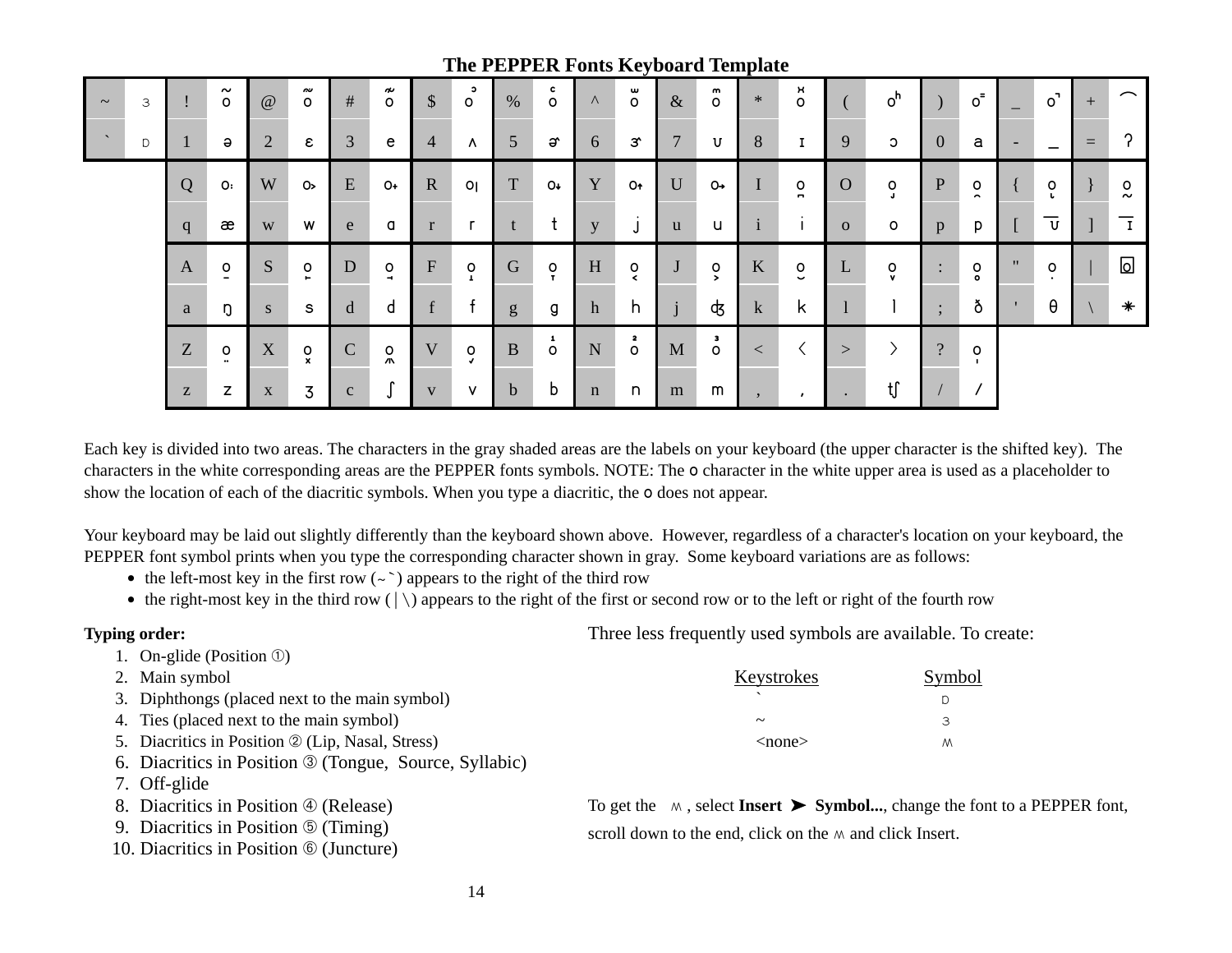|                                          |                         | B                                                                                                |         | $N$ M $!$                                           |                           |                         |                         |              |                         |                         |             |              |              |                                                       | $\mathbf{r}$              |             | $\boxed{ \odot \# \{ \$ \% \land \& \* \mid I \; O \; P \} }$ A S D F G H J K L : " Z X C V ? |              |                         |                     |              |                         |              |                         |                         | $\mathbf{\ddot{o}}$ |                  |              |                         |              |                         |                            |                                                                           |
|------------------------------------------|-------------------------|--------------------------------------------------------------------------------------------------|---------|-----------------------------------------------------|---------------------------|-------------------------|-------------------------|--------------|-------------------------|-------------------------|-------------|--------------|--------------|-------------------------------------------------------|---------------------------|-------------|-----------------------------------------------------------------------------------------------|--------------|-------------------------|---------------------|--------------|-------------------------|--------------|-------------------------|-------------------------|---------------------|------------------|--------------|-------------------------|--------------|-------------------------|----------------------------|---------------------------------------------------------------------------|
|                                          |                         | $\circ$                                                                                          | $\circ$ | $\circ$                                             | $\tilde{\phantom{a}}$     | ş<br>$0$ 0 0            | $\overline{v}$          | э            | $\overline{\mathbf{c}}$ | $\overline{\mathsf{e}}$ | 3           | x            |              |                                                       |                           | 00000000000 |                                                                                               |              |                         |                     |              |                         |              |                         |                         |                     |                  |              |                         |              |                         |                            | $\begin{array}{ccccccccc}\n0 & 0 & 0 & 0 \\ x & 0 & 0 & 0 \\ \end{array}$ |
| a                                        | n                       |                                                                                                  |         |                                                     |                           |                         | $\mathbf X$             |              |                         |                         |             |              |              |                                                       |                           |             |                                                                                               |              |                         |                     |              |                         |              | X                       |                         |                     | $\mathbf{X}$     |              |                         |              |                         |                            | $X \times X$                                                              |
| $\mathbf b$                              | b                       |                                                                                                  |         |                                                     |                           | $\mathbf{X}-\mathbf{X}$ |                         |              |                         |                         |             | X            | $\mathbf X$  |                                                       |                           |             | $\mathbf{X}$                                                                                  |              |                         |                     |              |                         |              |                         |                         |                     | $\mathbf X$      |              |                         | $\mathbf{X}$ |                         | $\mathbf X$                |                                                                           |
| $\mathbf c$                              |                         |                                                                                                  |         |                                                     |                           | X                       |                         |              |                         |                         | $\mathbf X$ |              |              | $\mathbf{X} \qquad \quad \mathbf{X} \quad \mathbf{X}$ |                           |             |                                                                                               |              |                         |                     |              |                         |              | $\mathbf{X}-\mathbf{X}$ |                         | $\mathbf{X}$        |                  |              |                         |              | $\mathbf{X}-\mathbf{X}$ |                            |                                                                           |
| $\mathbf d$                              | d                       |                                                                                                  |         |                                                     |                           | $X$ $X$                 |                         |              |                         |                         |             | $\mathbf{X}$ | $\mathbf{X}$ |                                                       | $\mathbf X$               |             |                                                                                               |              |                         |                     |              |                         |              | $\mathbf{X}$            |                         |                     |                  | $\mathbf X$  |                         | $\mathbf{X}$ |                         | $\mathbf X$                |                                                                           |
| $\mathbf e$                              | a                       |                                                                                                  |         | $X \times X$                                        | $\mathbf{X}$              |                         |                         |              |                         |                         |             |              |              |                                                       |                           |             |                                                                                               | $\mathbf X$  |                         | $\mathbf X$         | $\mathbf{X}$ |                         |              |                         |                         |                     |                  |              | $X \tX$                 |              |                         |                            |                                                                           |
| $\mathbf f$                              | f                       |                                                                                                  |         |                                                     |                           | $\mathbf X$             |                         |              |                         |                         |             | $\mathbf X$  |              |                                                       |                           |             |                                                                                               |              |                         |                     |              |                         |              |                         |                         | $\mathbf{X}$        |                  |              |                         | $\mathbf X$  |                         | $\mathbf X$                |                                                                           |
| g                                        | g                       |                                                                                                  |         |                                                     |                           | $\mathbf{X}-\mathbf{X}$ |                         |              |                         |                         |             |              |              |                                                       |                           |             |                                                                                               |              |                         |                     |              |                         |              | $X$ $X$                 |                         |                     |                  | $\mathbf{X}$ |                         | $\mathbf X$  |                         | $\mathbf X$                |                                                                           |
| $\mathbf h$                              | h                       |                                                                                                  |         |                                                     |                           | $\mathbf X$             |                         |              |                         |                         |             |              |              |                                                       |                           |             |                                                                                               |              |                         |                     |              |                         |              | $X$ $X$                 |                         |                     |                  | $X$ $X$      |                         |              |                         | $\mathbf X$                |                                                                           |
| i                                        | $\mathbf{I}$            |                                                                                                  |         | $X$ $X$ $X$                                         | $\mathbf{X}$              |                         |                         |              |                         |                         |             |              |              |                                                       |                           |             |                                                                                               | X            |                         |                     |              |                         |              | $\mathbf X$             |                         |                     |                  |              | $X$ $X$                 |              |                         |                            |                                                                           |
|                                          | क्ट                     |                                                                                                  |         |                                                     |                           | $\mathbf{X}-\mathbf{X}$ |                         |              |                         |                         |             |              | $\mathbf{X}$ |                                                       |                           | X X         |                                                                                               |              |                         |                     |              |                         |              | $X \tX$                 |                         |                     | $\mathbf{X}$     |              |                         |              |                         | $\mathbf{X}-\mathbf{X}$    |                                                                           |
| $\bf k$                                  | k                       |                                                                                                  |         |                                                     |                           | $\mathbf X$             |                         |              |                         |                         |             |              |              |                                                       | $\boldsymbol{\mathrm{X}}$ |             |                                                                                               |              |                         |                     |              |                         |              | $\mathbf{X}-\mathbf{X}$ |                         |                     |                  | $\mathbf X$  |                         | $\mathbf{X}$ |                         | $\mathbf X$                |                                                                           |
| 1                                        |                         |                                                                                                  |         | X X X X X                                           |                           |                         |                         |              |                         | $\mathbf{X}$            |             |              |              | $X$ $X$                                               |                           |             | X                                                                                             |              |                         |                     |              |                         |              | $\mathbf{X}-\mathbf{X}$ |                         |                     |                  |              | $X$ $X$ $X$             |              |                         |                            | $\mathbf{X}-\mathbf{X}$                                                   |
| m                                        | m                       | X                                                                                                | $X$ X   |                                                     |                           |                         | X X                     |              |                         |                         |             |              |              |                                                       |                           |             |                                                                                               |              |                         |                     |              |                         |              |                         |                         |                     |                  |              | $X$ $X$ $X$             |              |                         |                            | $X$ $X$                                                                   |
| n                                        | n                       |                                                                                                  |         | $\mathbf{X} = \mathbf{X} - \mathbf{X}$              |                           |                         | $\mathbf{X}-\mathbf{X}$ |              |                         |                         |             |              | $\mathbf X$  |                                                       |                           |             |                                                                                               |              |                         |                     |              |                         |              | $\mathbf{X}$            |                         |                     |                  |              | X X X                   |              |                         |                            | $X$ $X$                                                                   |
| 0                                        | $\mathsf{o}$            |                                                                                                  |         | $X$ $X$ $X$ $X$                                     |                           |                         |                         | X            |                         |                         |             |              |              |                                                       |                           |             |                                                                                               | $\mathbf{X}$ |                         |                     |              | $X \times X$            |              |                         |                         |                     |                  |              | $X$ $X$                 |              |                         |                            |                                                                           |
| р                                        | p                       |                                                                                                  |         |                                                     |                           | $\mathbf X$             |                         |              |                         |                         |             | $\mathbf X$  |              |                                                       |                           |             |                                                                                               |              |                         |                     |              |                         |              |                         |                         |                     |                  | $\mathbf X$  |                         | $\mathbf X$  |                         | $\mathbf{X}$               |                                                                           |
| $\mathbf q$                              | æ                       |                                                                                                  |         | X X X X                                             |                           |                         |                         |              |                         |                         |             |              |              |                                                       |                           |             |                                                                                               |              | $\mathbf{X}-\mathbf{X}$ |                     | $\mathbf X$  |                         |              |                         |                         |                     |                  |              | $\mathbf{X}-\mathbf{X}$ |              |                         |                            |                                                                           |
| r                                        | $\mathsf{r}$            |                                                                                                  |         |                                                     | $\mathbf{X}$              |                         |                         |              |                         | $\mathbf X$             |             |              |              |                                                       |                           |             | $\mathbf{X}$                                                                                  |              |                         |                     |              |                         |              |                         | $\mathbf{X}-\mathbf{X}$ |                     | $\mathbf X$      |              |                         |              |                         | $\mathbf X$                |                                                                           |
| ${\bf S}$                                | $\mathbb S$             |                                                                                                  |         |                                                     |                           | $\mathbf X$             |                         |              |                         |                         |             | X            |              | $\mathbf{X} = \mathbf{X} - \mathbf{X} = \mathbf{X}$   |                           |             |                                                                                               |              |                         |                     |              |                         |              | $\mathbf{X}-\mathbf{X}$ |                         | $\mathbf X$         |                  |              |                         |              |                         | $\mathbf{X}-\mathbf{X}$    |                                                                           |
| t                                        | $\mathsf{t}$            |                                                                                                  |         |                                                     |                           | $\mathbf X$             |                         |              |                         |                         |             | $\mathbf X$  | $\mathbf{X}$ |                                                       | X                         |             |                                                                                               |              |                         |                     |              |                         |              | $\mathbf X$             |                         | $\mathbf X$         |                  |              |                         | $\mathbf X$  |                         | $\mathbf X$                |                                                                           |
| $\mathbf u$                              | u                       |                                                                                                  |         | $X \times X$                                        | X                         |                         |                         |              | X                       |                         |             |              |              |                                                       |                           |             |                                                                                               | $\mathbf{X}$ |                         | $\mathbf{X}$        |              |                         | $\mathbf{X}$ |                         |                         |                     |                  |              | $X$ $X$                 |              |                         |                            |                                                                           |
| V                                        | v                       |                                                                                                  |         |                                                     | $\mathbf X$               |                         |                         |              |                         |                         |             |              |              |                                                       |                           |             |                                                                                               |              |                         |                     |              |                         |              |                         |                         |                     | $\mathbf X$      |              |                         |              |                         | $\mathbf X$<br>$\mathbf X$ |                                                                           |
| $\mathbf{W}$                             | W                       |                                                                                                  |         |                                                     | $\mathbf X$               |                         |                         |              |                         |                         | X           |              |              | $\mathbf X$                                           |                           | X           |                                                                                               |              |                         |                     |              |                         |              |                         |                         |                     | $\mathbf X$      |              |                         |              |                         | $\mathbf X$                |                                                                           |
| $\mathbf X$                              | 3                       |                                                                                                  |         |                                                     | X<br>$\mathbf X$          |                         |                         |              |                         |                         |             |              |              |                                                       | X                         |             |                                                                                               |              |                         |                     |              |                         |              | X X                     |                         |                     | X<br>$\mathbf X$ |              |                         |              |                         | $\mathbf X$                |                                                                           |
| y<br>${\bf z}$                           | z                       |                                                                                                  |         |                                                     |                           | $\mathbf{X}-\mathbf{X}$ |                         |              |                         |                         |             |              |              |                                                       |                           |             |                                                                                               |              |                         |                     |              |                         |              | $\mathbf{X}-\mathbf{X}$ |                         |                     | $\mathbf{X}$     |              |                         |              |                         | $\mathbf{X}-\mathbf{X}$    |                                                                           |
| 1                                        | $\Theta$                |                                                                                                  |         | $X \times X \times X$                               |                           |                         |                         | $\mathbf X$  |                         |                         |             |              |              | $\mathbf{X} = \mathbf{X} - \mathbf{X} = \mathbf{X}$   |                           |             |                                                                                               |              |                         | $X$ $X$             |              |                         |              |                         |                         |                     |                  |              | X X                     |              |                         |                            |                                                                           |
| $\boldsymbol{2}$                         | $\varepsilon$           |                                                                                                  |         | $X$ $X$ $X$ $X$                                     |                           |                         |                         |              |                         |                         |             |              |              |                                                       |                           | $\mathbf X$ |                                                                                               |              | $\mathbf{X}-\mathbf{X}$ |                     |              | $X - X$                 |              |                         |                         |                     |                  |              | $X \tX$                 |              |                         |                            |                                                                           |
| $\mathbf{3}$                             | e                       |                                                                                                  |         | $X$ $X$ $X$                                         | $\boldsymbol{\mathrm{X}}$ |                         |                         |              |                         |                         |             |              |              |                                                       |                           |             |                                                                                               |              | $\mathbf X$             |                     |              | $\mathbf{X}-\mathbf{X}$ |              |                         |                         |                     |                  |              | $\mathbf{X}-\mathbf{X}$ |              |                         |                            |                                                                           |
| $\overline{\mathbf{4}}$                  |                         | $\begin{array}{c cc} \mathbf{A} & \mathbf{X} & \mathbf{X} & \mathbf{X} & \mathbf{X} \end{array}$ |         |                                                     |                           |                         |                         | $\mathbf{X}$ |                         |                         |             |              |              |                                                       |                           |             |                                                                                               |              |                         | $X - X$             |              |                         |              |                         |                         |                     |                  |              | $X - X$                 |              |                         |                            |                                                                           |
| 5                                        | $\vartheta$             |                                                                                                  |         | $X$ $X$ $X$ $X$                                     |                           |                         |                         |              |                         |                         |             |              |              |                                                       |                           |             |                                                                                               |              |                         |                     |              |                         |              |                         | X                       |                     |                  |              | $X$ $X$                 |              |                         |                            |                                                                           |
| 6                                        | $\mathfrak{S}$          |                                                                                                  |         | $\mathbf{X} = \mathbf{X} - \mathbf{X} = \mathbf{X}$ |                           |                         |                         |              |                         |                         |             |              |              |                                                       |                           |             |                                                                                               |              |                         |                     |              |                         |              |                         | $\mathbf X$             |                     |                  |              | $X$ $X$                 |              |                         |                            |                                                                           |
| $\overline{7}$                           | $\mathsf{U}^-$          |                                                                                                  |         |                                                     | $\mathbf X$               |                         |                         | X            |                         |                         |             |              |              |                                                       |                           |             |                                                                                               |              | $\mathbf{X}$            |                     |              | $X$ $X$ $X$             |              |                         |                         |                     |                  |              | $X$ $X$                 |              |                         |                            |                                                                           |
| 8                                        | $\mathbf{I}$            |                                                                                                  |         | $X$ $X$ $X$ $X$                                     |                           |                         |                         |              |                         |                         |             |              |              |                                                       |                           | X           |                                                                                               |              | $X$ $X$                 |                     |              | $X \tX$                 |              |                         |                         |                     |                  |              | $X \tX$                 |              |                         |                            |                                                                           |
| $\boldsymbol{9}$                         | $\mathbb C$             |                                                                                                  |         | $X$ $X$ $X$ $X$                                     |                           |                         |                         | X            |                         |                         |             |              |              |                                                       |                           |             |                                                                                               | $\mathbf{X}$ |                         |                     |              | $\mathbf{X}-\mathbf{X}$ |              |                         |                         |                     |                  |              | $X \tX$                 |              |                         |                            |                                                                           |
| $\boldsymbol{0}$                         | a                       |                                                                                                  |         | $X$ $X$ $X$ $X$                                     |                           |                         |                         |              |                         |                         |             |              |              |                                                       |                           |             |                                                                                               |              |                         | $X \times X$        |              |                         |              |                         |                         |                     |                  |              | $X$ $X$                 |              |                         |                            |                                                                           |
| $\!=$                                    | $\gamma$                |                                                                                                  |         |                                                     |                           |                         |                         |              |                         |                         |             |              |              |                                                       |                           |             |                                                                                               |              |                         |                     |              |                         |              |                         |                         |                     |                  |              |                         | $\mathbf X$  |                         |                            |                                                                           |
|                                          | $\overline{\mathtt{v}}$ |                                                                                                  |         | $X$ $X$ $X$ $X$                                     |                           |                         |                         |              | X                       |                         |             |              |              |                                                       |                           |             |                                                                                               |              | $\mathbf{X}$            |                     |              | $X$ $X$ $X$             |              |                         |                         |                     |                  |              | $X \tX$                 |              |                         |                            |                                                                           |
|                                          | ī                       |                                                                                                  |         | $X$ $X$ $X$ $X$                                     |                           |                         |                         |              |                         |                         |             |              |              |                                                       |                           |             |                                                                                               |              |                         | $X$ $X$ $X$ $X$ $X$ |              |                         |              |                         |                         |                     |                  |              | $X$ $X$                 |              |                         |                            |                                                                           |
| $\ddot{\cdot}$                           | ð                       |                                                                                                  |         |                                                     |                           | $X \times$              |                         |              |                         |                         |             |              |              |                                                       |                           |             |                                                                                               |              |                         |                     |              |                         |              |                         | $X$ $X$                 |                     | $\mathbf{X}$     |              |                         |              |                         | $\mathbf X$                |                                                                           |
| $\pmb{\cdot}$                            | $\Theta$                |                                                                                                  |         |                                                     |                           |                         |                         |              |                         |                         |             |              |              |                                                       | X                         |             |                                                                                               |              |                         |                     |              |                         |              | $\mathbf{X}$            |                         | $\mathbf X$         |                  |              |                         |              |                         | $\mathbf X$                |                                                                           |
| $\bullet$                                | tf<br>2                 |                                                                                                  |         |                                                     |                           |                         |                         |              |                         |                         |             |              |              | $X$ $X$ $X$                                           |                           |             |                                                                                               |              |                         |                     |              |                         |              |                         |                         | $\mathbf{X}$        |                  |              |                         |              |                         | $X - X$                    |                                                                           |
| $\pmb{!}$                                | है                      |                                                                                                  |         |                                                     |                           |                         |                         |              |                         |                         |             |              | $\mathbf{X}$ |                                                       |                           |             |                                                                                               |              | $X$ $X$                 |                     |              | $X$ $X$                 |              |                         | $\mathbf{X}$            |                     |                  |              | $X \tX$                 |              |                         | $\mathbf X$                |                                                                           |
| @                                        | ş                       |                                                                                                  |         |                                                     |                           |                         |                         |              |                         |                         |             |              |              | $X$ $X$                                               |                           |             |                                                                                               |              |                         |                     |              |                         |              |                         |                         |                     |                  |              |                         | $\mathbf X$  |                         |                            | $\mathbf{X}$                                                              |
| $\frac{1}{2}$<br>$\overline{\mathbf{v}}$ | $\epsilon$              |                                                                                                  |         |                                                     |                           |                         |                         |              |                         |                         |             |              |              |                                                       |                           |             |                                                                                               |              |                         |                     |              |                         |              | $X - X$                 |                         |                     |                  |              |                         |              |                         |                            | $X - X$                                                                   |
|                                          | Э                       |                                                                                                  |         |                                                     |                           |                         |                         |              |                         |                         |             |              |              |                                                       |                           |             | X                                                                                             |              |                         |                     |              |                         |              |                         | $\mathbf X$             |                     |                  |              |                         |              |                         |                            | $\mathbf{X}-\mathbf{X}$                                                   |
| $\pmb{\&}$                               | $\mathbf{1}$            |                                                                                                  |         |                                                     |                           |                         |                         |              |                         |                         |             |              |              |                                                       |                           |             |                                                                                               |              |                         |                     |              |                         |              |                         |                         |                     |                  |              |                         |              |                         | $\mathbf X$                |                                                                           |
| $\bf{B}$                                 |                         |                                                                                                  |         |                                                     |                           |                         |                         |              |                         |                         |             |              |              |                                                       |                           |             |                                                                                               |              |                         |                     |              |                         |              |                         | $\mathbf X$             |                     |                  |              |                         |              |                         |                            |                                                                           |

### **The PEPPER Proportional Automatic Kerning Table**

 $-\frac{1}{5}$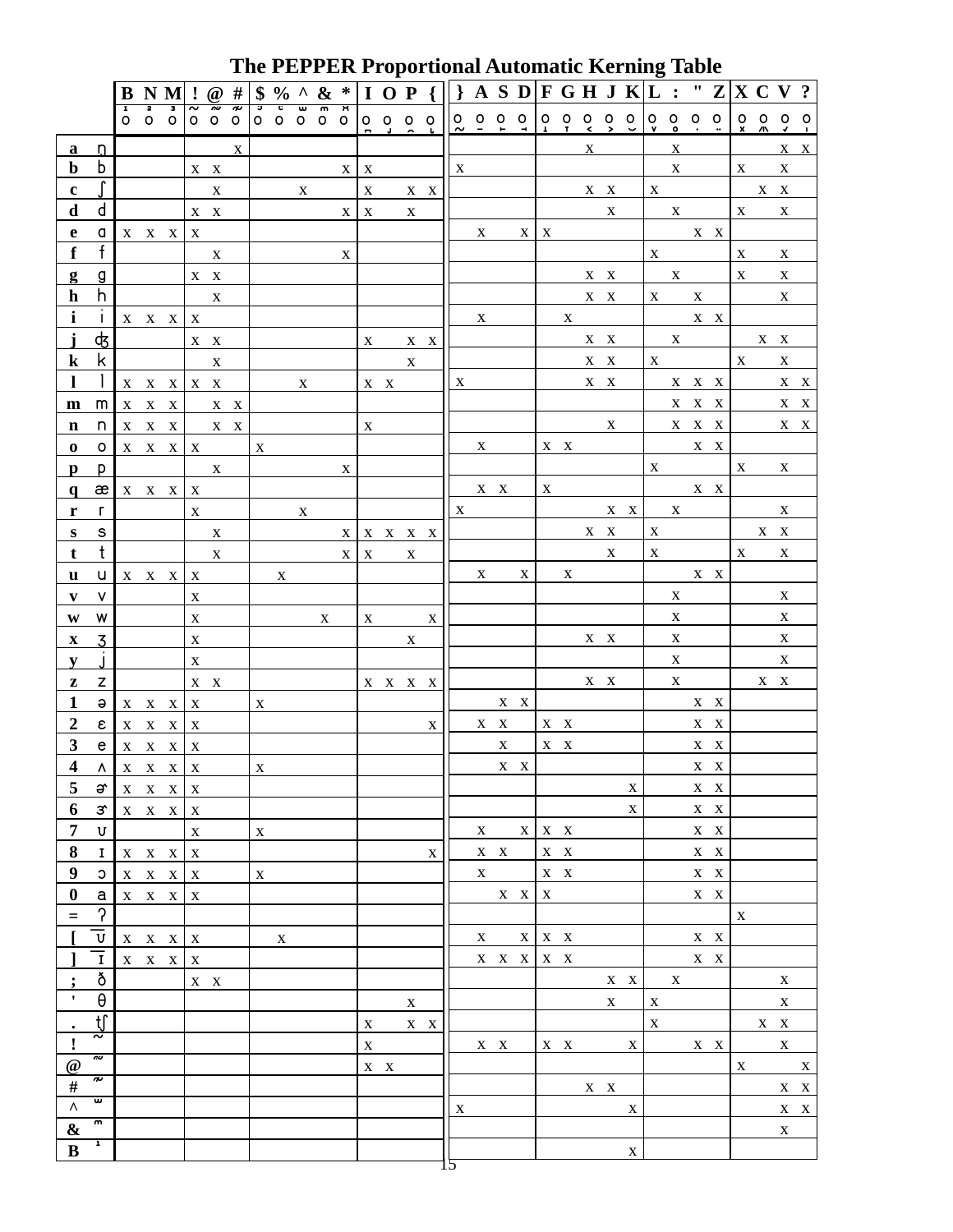### Vowel Sounds of English



### Consonant Sounds of English

|                   |           |               |                | <b>PLACE</b> |                  |                                |                                  |                                 |         |         |  |  |  |  |  |  |  |
|-------------------|-----------|---------------|----------------|--------------|------------------|--------------------------------|----------------------------------|---------------------------------|---------|---------|--|--|--|--|--|--|--|
|                   |           | <b>MANNER</b> | <b>VOICING</b> | Bilabial     | Labio-<br>dental | Lingua-<br>Dental <sup>a</sup> | Lingua-<br>Alveolar <sup>a</sup> | Lingua-<br>Palatal <sup>a</sup> | Velar   | Glottal |  |  |  |  |  |  |  |
|                   |           |               | Voiceless      | р            |                  |                                | t                                |                                 | k       | 0       |  |  |  |  |  |  |  |
|                   | Stop      |               | Voiced         | b            |                  |                                | d                                |                                 | g       |         |  |  |  |  |  |  |  |
|                   |           |               | Voiceless      |              | f                | θ                              | $\mathbb S$                      | J                               |         | h       |  |  |  |  |  |  |  |
| <b>OBSTRUENTS</b> | Fricative |               | Voiced         |              | $\vee$           | ð                              | Z                                | 3                               |         |         |  |  |  |  |  |  |  |
|                   | Affricate |               | Voiceless      |              |                  |                                |                                  | tſ                              |         |         |  |  |  |  |  |  |  |
|                   |           |               | Voiced         |              |                  |                                |                                  | क्                              |         |         |  |  |  |  |  |  |  |
|                   | Nasal     |               | Voiced         | m            |                  |                                | n                                |                                 | ŋ       |         |  |  |  |  |  |  |  |
|                   | Lateral   |               | Voiced         |              |                  |                                |                                  |                                 |         |         |  |  |  |  |  |  |  |
| SONORANTS         | LIQUID    | Rhotic        | Voiced         |              |                  |                                |                                  | r                               |         |         |  |  |  |  |  |  |  |
|                   | Glide     |               | Voiced         | W            |                  |                                |                                  | J                               | $(W)^b$ |         |  |  |  |  |  |  |  |

a These terms are contracted to Dental, Alveolar, and Palatal.

b This sound has constrictions in both the bilabial and velar places, as does its voiceless cognate **/ñ/**.